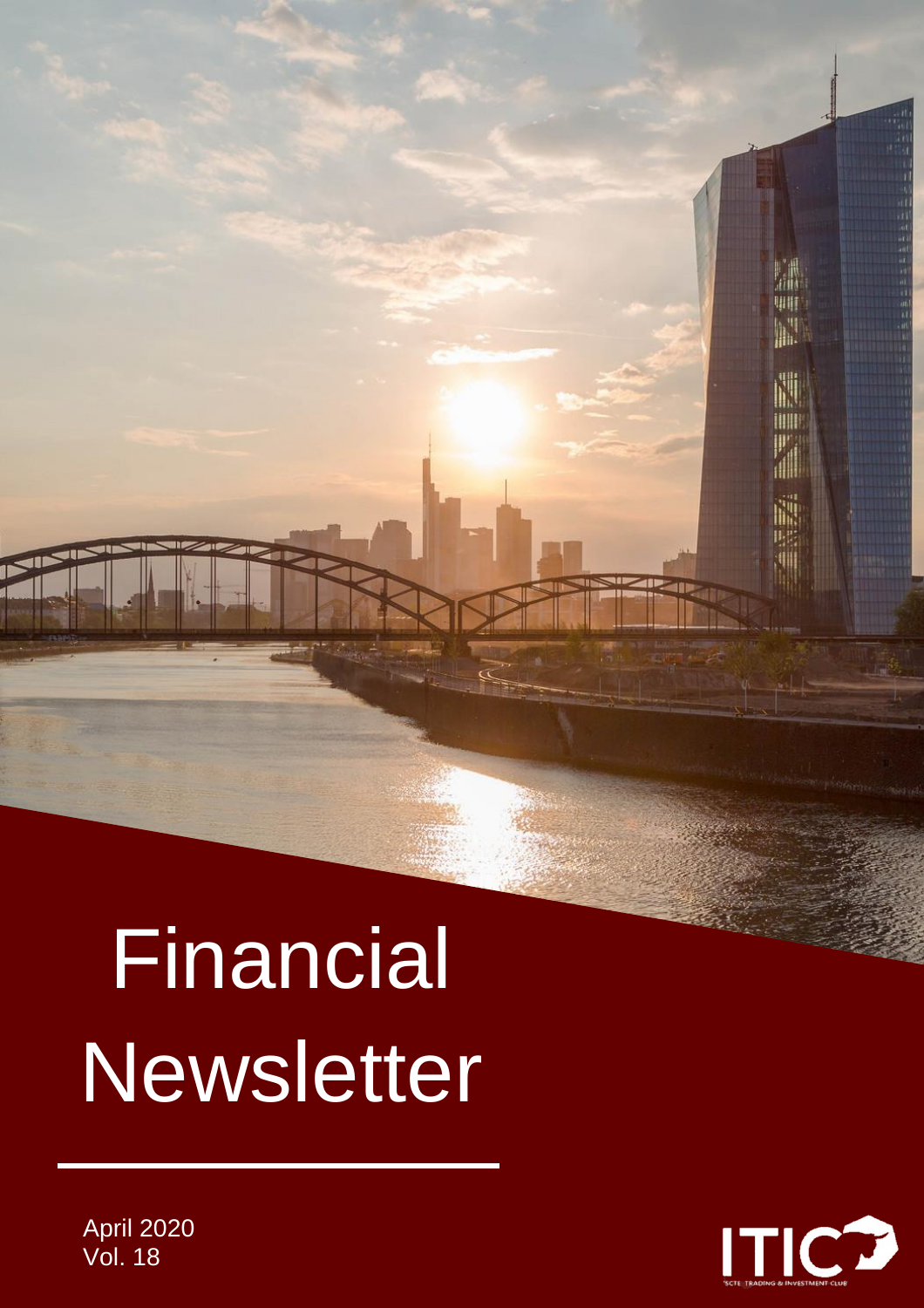

# *Summary*

In our 18<sup>th</sup> newsletter, we found ourselves in the middle of an economic and health crisis (due to covid-19) of proportions that we are still unable to measure with sufficient accuracy. Nevertheless, we know that it will deeply affect economies and peoples' lives. There's no perfect solution so far, the big question is whether policymakers will give more weight to the economical or humanitarian side of the problem?

As the pandemic kept growing, countries started to implement mandatory quarantine and social distancing measures to avoid the spread of the coronavirus. But as businesses where running out of cash and people couldn't pay their cost of living, plans to soften these measures and bring back economic activity started to surge as the spread was slowing. Also, to increase liquidity and aggregate demand, various stimulus where implemented – such as lay-off schemes, tax flexibility, subsidized loans and others.

Economic indicators such as unemployment and consumer confidence are clearly worsening, but on the positive side Asian economies are already showing signs of improvement. Investors seem to be already pricing this hope for improvement, as major financial indexes showed some historical performances. On the other side, demand for German 10Y government bonds increased, reflecting the ongoing concerns of unpredictability. Another major event of the month was the fact that WTI oil reached negative values for the first time, which is deeply explained in our hot topic of the month.

In our IB section, we cover the synergies and risks taken by Verizon, in acquiring BlueJeans, as a way to enter in the hot market of video conferencing and event platforms. And for our stock pitch, we'll analyse Boeing, a major enterprise in a fundamentally damaged industry.

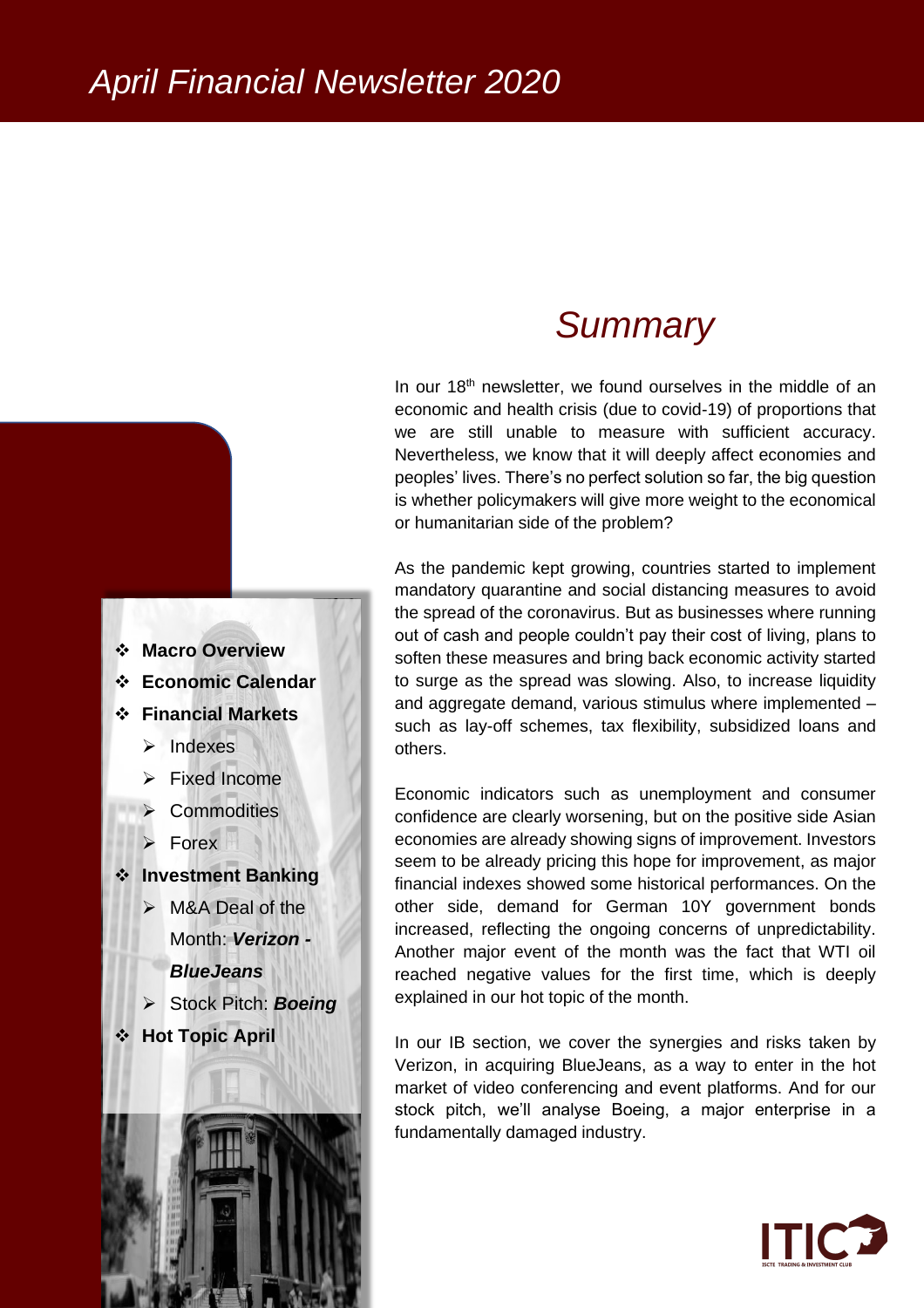# **Macroeconomic Overview**

After the tumble that was March's world economic performance, the projected scenario in the following month looked dim for almost every open economy, with the results at hand we can see that most pessimistic predictions weren't so far off after all.

The most liberal economies, by attributing a smaller role of public institutions in the life of its citizens, are also the ones whose markets have had more exposure to the effects of the increment in restrictive measures of social isolation making them that more volatile. With that in mind trying to post-pone a mandatory quarantine and the seeming effects on employment rates, investment and consumer sentiment, asset value and government spending would be the best course of action if only by doing so it wouldn't worsen and prolong the crises, both sanitary and economic.

This leads us to the point that economic sentiment in the second half of March was already caving the path-way to this month's economic developments reflecting firstly the economic impacts of the economies that already went into shut down and the increased likelihood that the effects would prolong themselves much longer after the

confinement. This is shown in sharp decline in consumer confidence indexes, home loans conceded, home builder confidence indexes, employer expectancies, vehicles and durable goods purchases, investment summaries and the list goes on. To say that institutions and families' expectancies are playing a considerable role in the development of this crisis and the one to come is nothing but putting it shy of what it really is.

There were two main words that have entered every country's economic policy debate this month: liquidity and aggregate demand stimuli. On one hand, economic policy designers were heavily concerned about what have been persistent low firm and family savings could do in months to come therefore many bills were passed with urgency world-wide to concede shortterm credit to firms with low amortization and interest conditions. With a highlight in the pattern of big firms in sectors of national interest or are lobbying intensive and small and medium enterprises that look promising on keeping employees. This also brings us to other types of measures implemented in western economies that are aiming at getting money to people's pockets as well as job security, or at least give them that idea. The idea here is that through publicizing lay-off, the furthering of tax seasons, the role of automatic

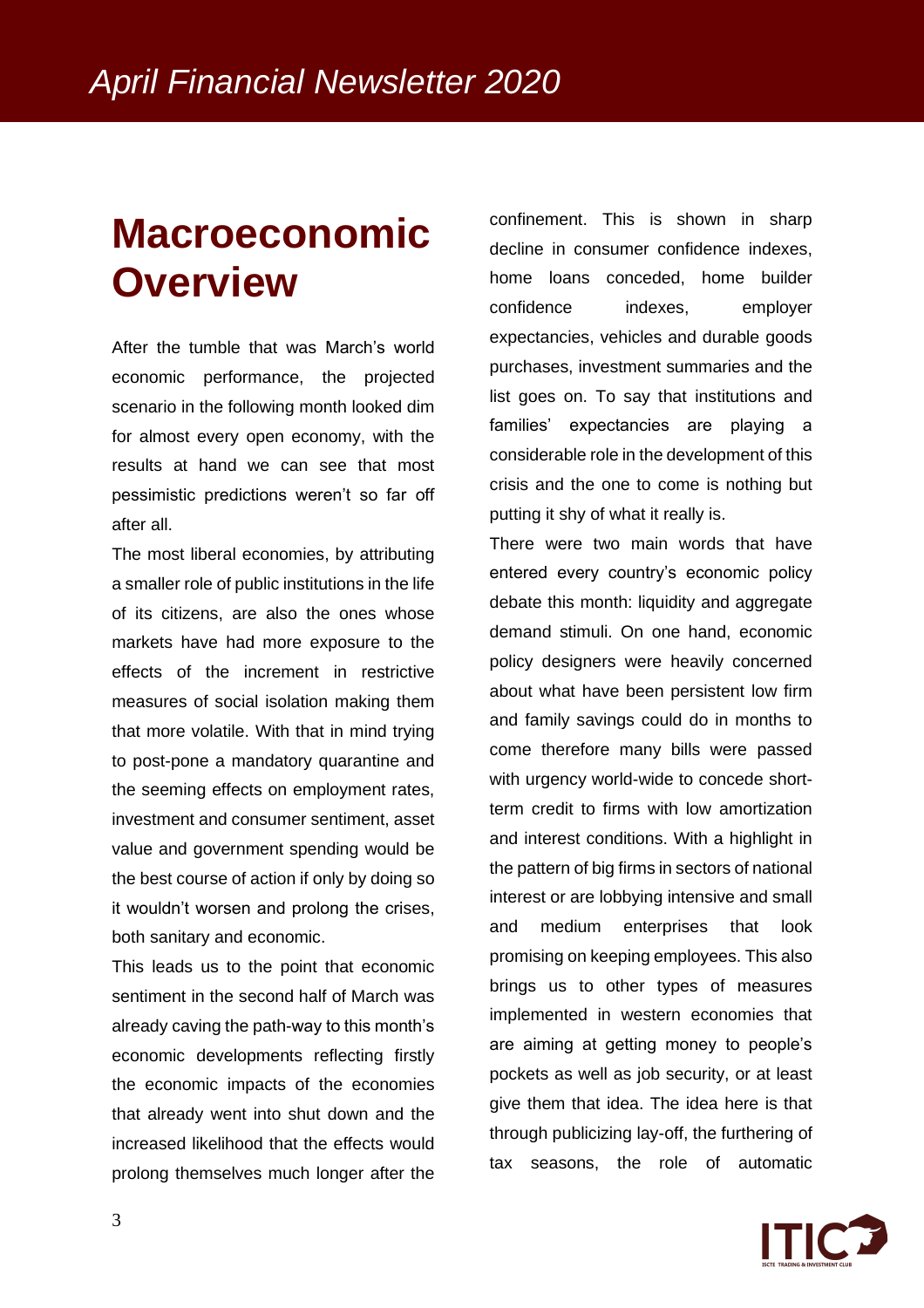stabilizers and other stimulus the perceived aggregate demand stabilizes and use that as a base to rebuild jobs.

There's also a space that should be dedicated to monetary policy management throughout the crisis this month with a focus on the materialization of a drop in interest rates by more than 1 p.p. and the issuing of funds to subsidize municipal and federal expense by the Federal Reserve. On the other side of the Atlantic Ocean, Christine Laggard opted for a more vocal strategy as through the final month she has forced social and fiscal policies to be delivered by member countries by clearly stating that lowering interest rates was out of negotiation despite being open to a fresh program of quantitative easing for the most affected member states and a selection of bonds. As issuing of common members state debt, in what form it may take, is looking ever further from being consensual in the Euro group we remain to see if the newest ECB president will taint her reputation in the financial markets this early on in her mandate.

On a less dim note Asian economies are starting to resume normal economic activity putting less weight global chain values as well as a more spacious room for external demand in developed economies. Overall, Europe is still expecting to suffer the full economic backlash of the severity of the outbreak but countries such as Hong Kong, Macau, Taiwan, Portugal and Czech Republic are concrete evidence, in variant degree, that relying on heavily restrictive measures early on might increase prospects of a country to resume normal economic activity much sooner and in very different conditions.

#### *Author(s): Bruno Borges*

*Sources: OECD; FRED; Eurostat; Investing; Bloomberg*

# **Economic Calendar**

### Economic and political events

As worldwide nations are looking to restart the global economy, April reflects the challenges that the economy will suffer, especially in nations with higher exposure to tourism.

As a result of the pandemic, the global economy is projected to contract sharply by 3% in 2020, much worse than during the 2008 financial crisis.

In April, Portugal's consumer confidence recorded the largest monthly reduction

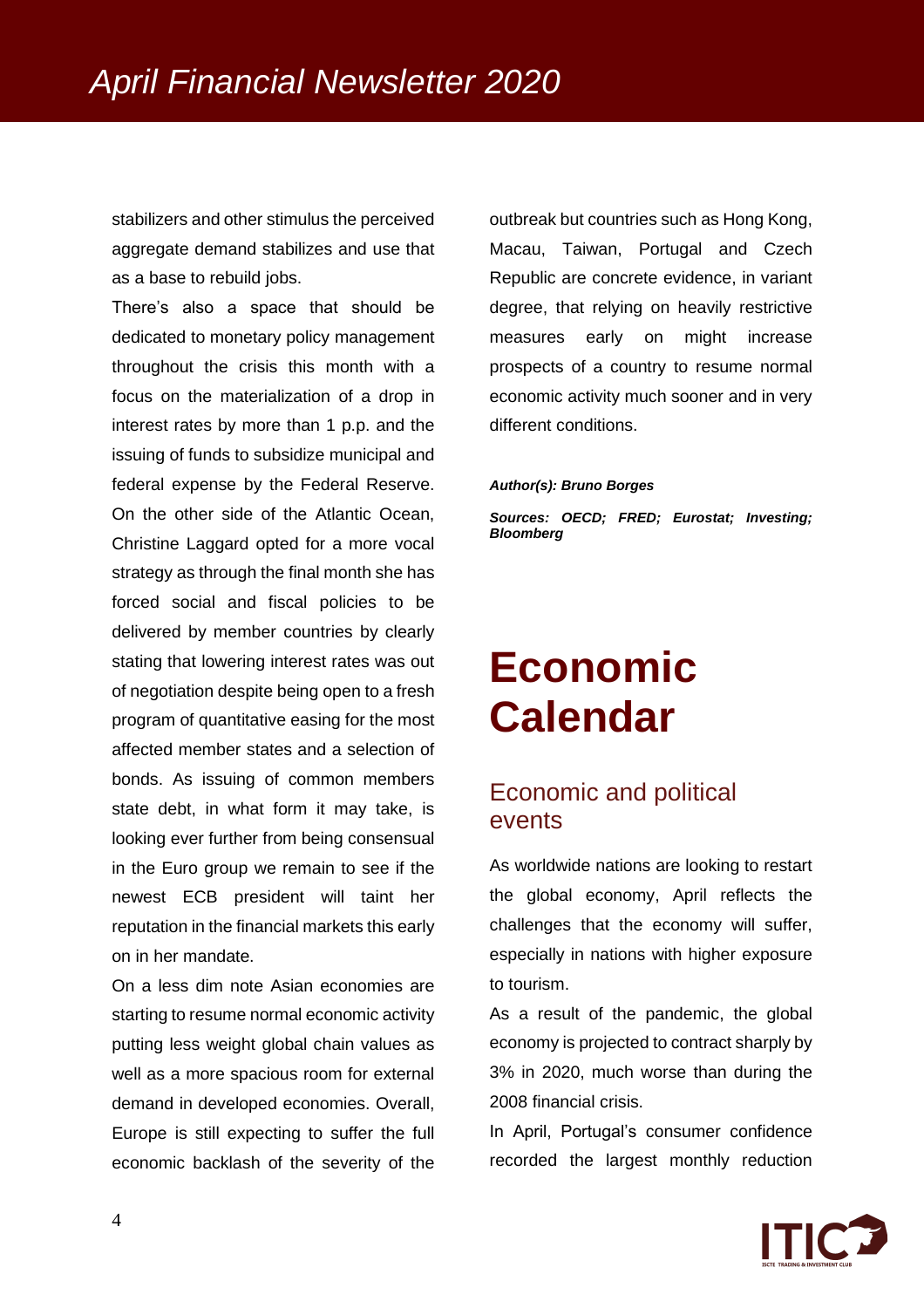since September 2014, since it tumbled to -21 from -9.9 in March.

On April 24, S&P Global Ratings revised the outlook for Portugal from 'positive' to 'stable' and the rating agency also says the Portuguese GDP will sink by 7.7% this year.

Furthermore, the number of homes sold fell 5% in the Q1 compared with the last quarter of 2019, knowing that one-third of sales happened in the Metropolitan Area of Lisbon.

Moving over, Germany's economy is not expected to recover from the [effects of the](https://www.dw.com/en/coronavirus-costs-wont-blow-hole-in-german-budget-minister-says/a-53176943)  [coronavirus crisis](https://www.dw.com/en/coronavirus-costs-wont-blow-hole-in-german-budget-minister-says/a-53176943) until the end of 2021, according to the Institute for Economic Research (Ifo).

Ifo has also predicted that the German economy will contract by 6.6% this year. This is due to the decline in business activity across Germany, especially in business related to tourism and travel agencies.

The UK's 2020 outlook sits between a contraction of 5% to 12%. In the first week of lockdown, the number of new prospective tenants registering in London and the Home Counties fell 77% compared to the same week in 2019. In the week ending 18 April, the decline had narrowed to 46%.

Additionally, projections from the UK's Office of Budget Responsibility indicate that their GDP may decline by 35% during Q2.

On the other side, the USA's consumer confidence index fell to 71.8 in April from 89.1 in March.

Although large firms are facing terrible downturns, American smaller firms are not only being hit the hardest but also reporting the highest job losses.

Along with the western world, Japan's economy has been in an increasingly severe situation.

Exports from Japan slumped 11.7% in March 2020 and with the tremendous impact of the spread of the pandemic the employment has shown some weakness, reporting an increase to 2.5% in March compared with 2.4% in February.

On top of that, private consumption has decreased significantly, showing that the consumer confidence fell from 30.9 in March to 21.6 in April, the lowest level since April 2004.

To sum up, policymakers will need to implement substantial targeted fiscal, monetary, and financial market measures to accommodate and support affected households and businesses.

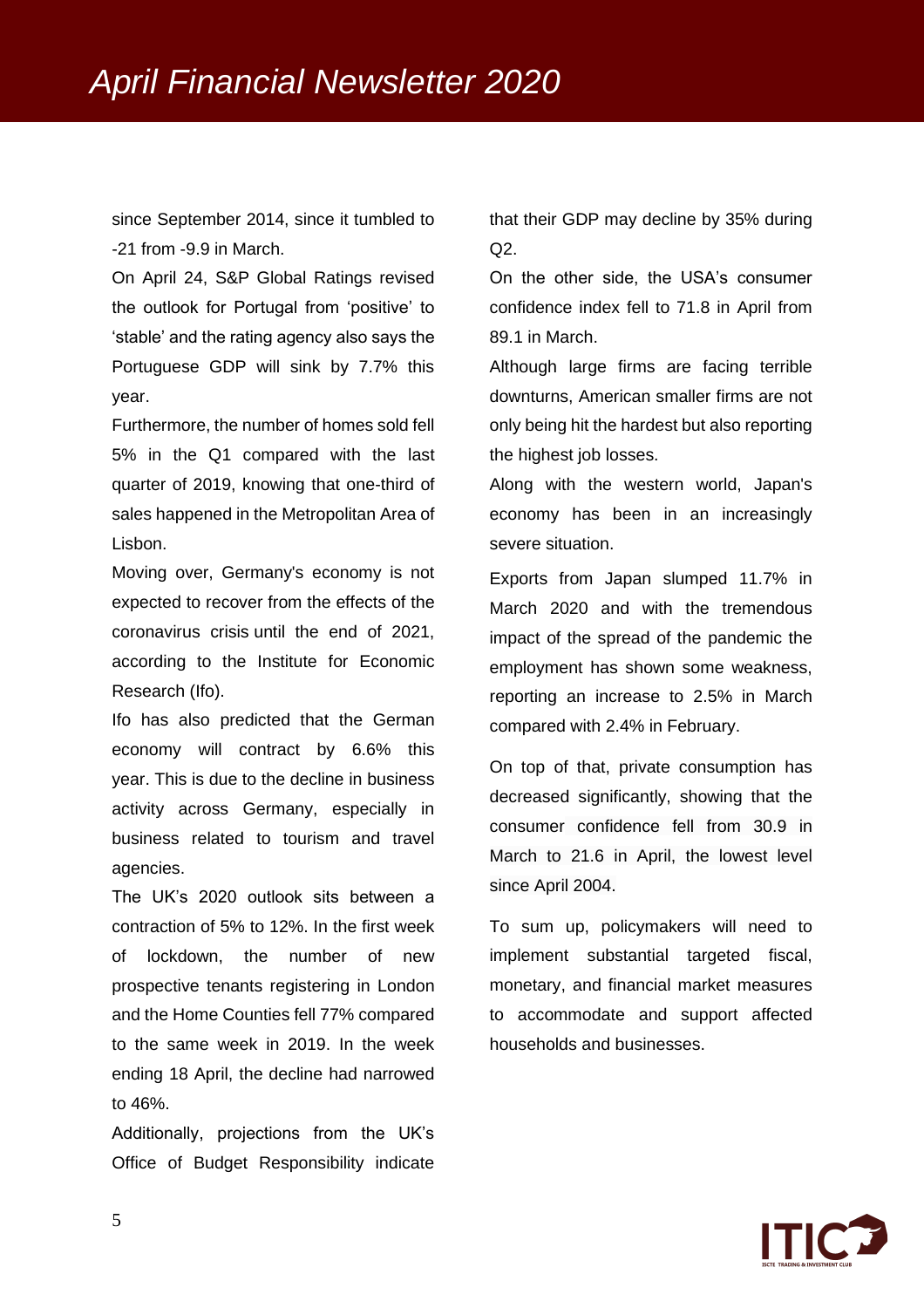### Inflation

On April 10th, the United States of America Bureau of Labor Statistics revealed their Core Consumer Price Index (CPI) of March. The Consumer Price Index for All Urban Consumers (CPI-U) declined 0.4% in March on a seasonally adjusted basis, the largest monthly decline since January 2015. A sharp decline in the gasoline index was a major cause of the monthly decrease in the seasonally adjusted all items index, with decreases in the indexes for airline fares, lodging away from home, etc.

The energy index fell 5.8% as the gasoline index decreased 10.5%. The food index rose in March, increasing 0.3% as the food at home index rose 0.5%. The index for all items less food and energy fell 0.1% in March, its first monthly decline since January 2010.

Indexes that increased in March include medical care, used cars and trucks, motor vehicle insurance, and education.

On April 30<sup>th</sup>, Eurostat reported a Euro area annual inflation decrease of 0.4%. A month marked by COVID-19 containment measures in all euro area countries, euro area annual inflation is expected to be 0.4%, down from 0.7% in March, according to a flash estimate.

Looking at the main components of euro area inflation, food, alcohol and tobacco are expected to have the highest annual rate in April (3.6%, compared with 2.4% in March), followed by services (1.2%, compared with 1.3% in March), non-energy industrial goods (0.3%, compared with 0.5% in March) and energy (-9.6%, compared with -4.5% in March).

### Labour Market

According to the U.S. Department of Labor, unemployment rate soars past 20%, meaning that the U.S. has now lost 26.5 million jobs. Another 4.4 million Americans filed initial unemployment claims in the week ending April 18. That is down from 5.2 million the week prior, however it marks the fifth consecutive week over 3 million.

Prior to this five-week, initial jobless claims were already at [7.1 million unemployed](https://fred.stlouisfed.org/series/UNEMPLOY)  [Americans](https://fred.stlouisfed.org/series/UNEMPLOY) as of March 13. When the figures are combined, it would equal more than 33 million unemployed, or a real unemployment rate of 20.6%, which represents the highest rate since 1934.

The changes in these measures reflect the effects of the coronavirus (COVID-19) and efforts to contain it, due to the shutdown of the economy and forced quarantine.

In addition, CNBC and The Balance estimate that by the end of this year US unemployment rate will reach 32.1%, overcoming the highest rate ever

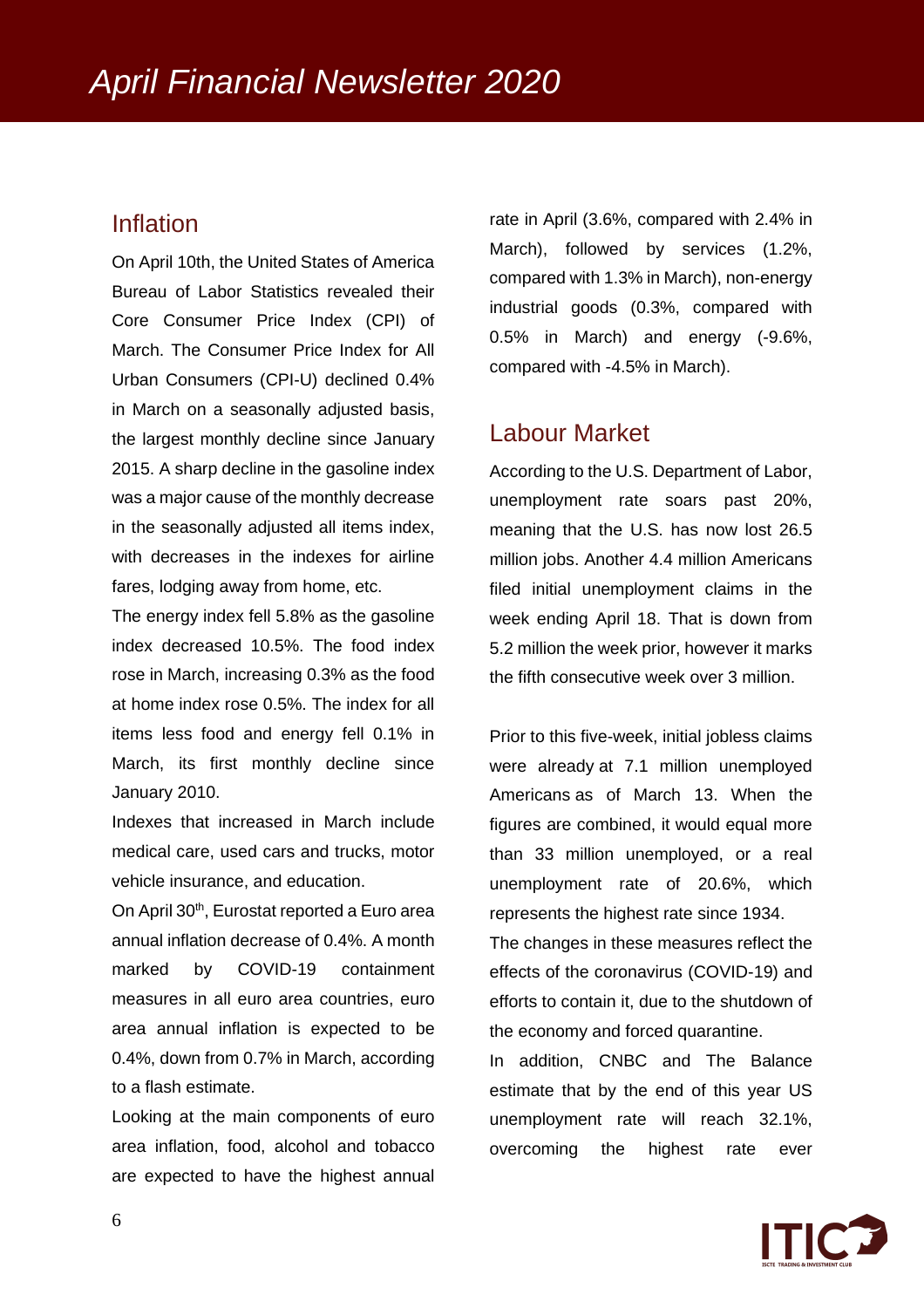registered of 25%, in the Great Depression of the 1930s.

On April 30<sup>th</sup>, Eurostat, the statistical office of the European Union, reported an unemployment rate of the Euro area of 7.4%, compared to 6.6% of the prior month. The same organism estimates that 14.141 million men and women in the EU, of whom 12.156 million in the euro area, were unemployed in March 2020. Compared with February 2020, the number of persons unemployed increased by 241.000 in the EU and by 197.000 in the euro area.

### Central Bank Decision

The continuing of the devaluation in all main squares and asset classes like in previous month shows the reduction in perceived net value of individuals and institutions. In most national members' housing markets, we are seeing a decline in housing prices accompanied by a consensus in homebuilder confidence indexes and new home loans conceded. ECB also devotes a huge part of their attention keeping track of commodities such as oil and as the recent crash in WTI passed on to the BRENT index there are no underlying pressures for this good to add inflationist pressures.

As consumer and employer confidence indexes in the Eurozone are taking huge dives the probability of contraction in

employment is aggravated estimating it well below the NAWRU for this same area. April emphasize that there was a political choice to force many firms to seize their activity and therefore a significant productivity shift may have happened reflecting itself on the reduction of actual production capacity. Despite this, the shift hasn't compensated for the reduction in consumption intentions and it constitutes the only aspect that could add inflationist pressures.

Crucial to note that as total aggregate demand is seeing a tumble, the ECB is with hands tied regarding reference interest rates as there isn't much that traditional monetary policy can achieve on its own without forcing excess liquidity in the monetary market. Nevertheless, enlarging open market operations to other bonds and a new public debt repurchase program is very likely to take place.

Overall, probability of deflation is very high for the month of April and the beginning of May, knowing that the monthly inflation rate in March stayed at 0,7% with the southerner countries (Italy, Portugal, Cyprus and Spain) having an insignificant price growth.

*Author(s): Tânia Caria; Tiago Teixeira; Bruno Borges*

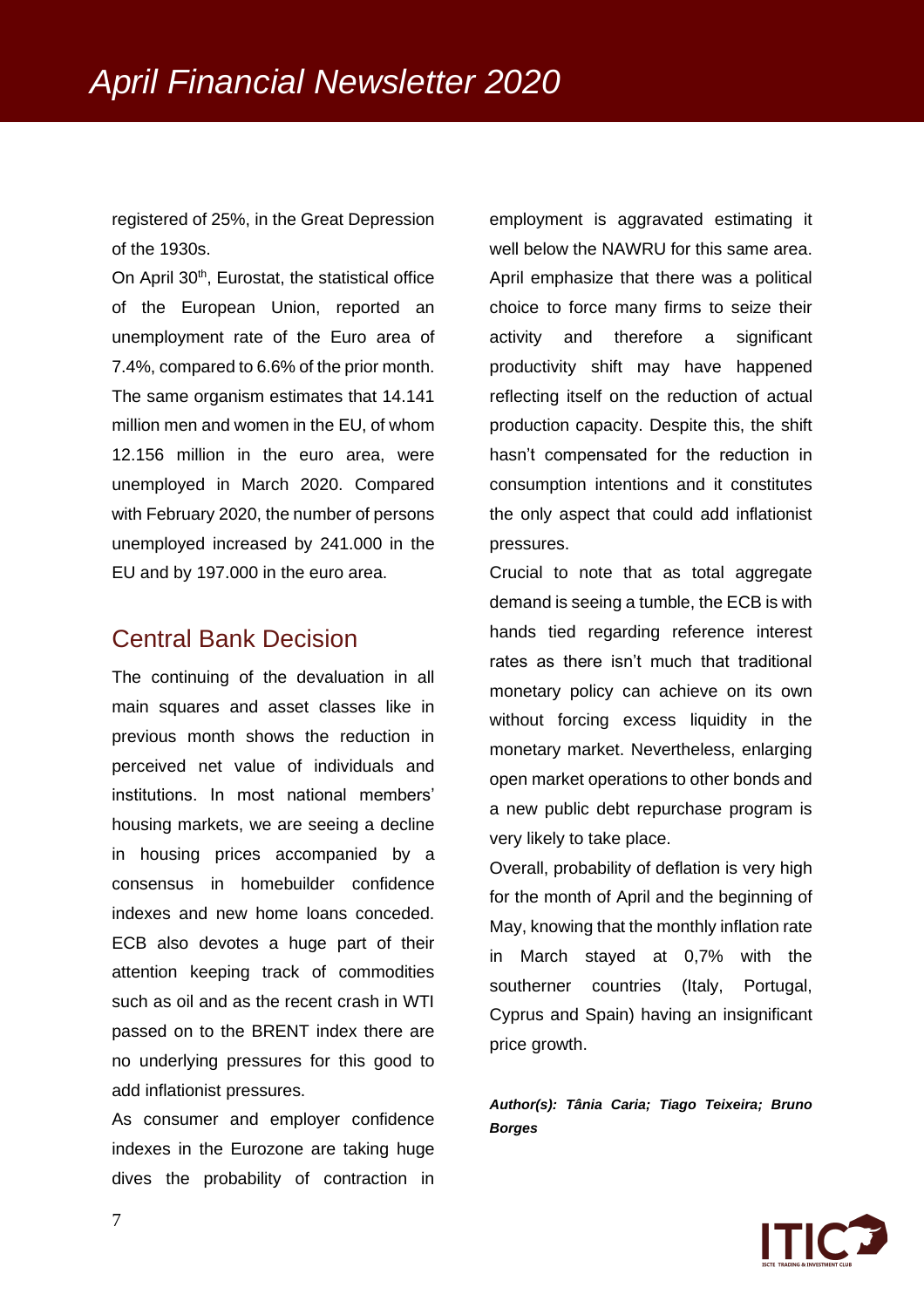*Sources: IMF; PMI; CNBC; Trading Economics; Eurostat & Bureau of Labor Statistics; ECB; Eurostat*

# **Financial Markets**

# *Indexes*

### S&P 500



In the last two months, the S&P 500 had different trends. First, in March and due to major concerns with Coronavirus (COVID-19), it´s value decreased 16% closing the month at \$2584. During this month, it registered the lowest value since December 2016 (\$2237). During March, nearly 90% (450 companies) of the stocks in the S&P 500 fell and of those, 139 lost a quarter or more of their value.

COVID-19 has been a big impact on the economy particularly in unemployment. March's unemployment rate was announced to be at 4.4% at the end of March contrasting with the previous value of 3.5% and the forecast of 3.8%. In April, the initial jobless claims also rose more than expected presenting, on average, more than 5000 weekly new individuals filing for unemployment insurance. However, US Core Durable goods orders from March had a value of -0.2% contrasting with the -5.8%.

To contradict the fall of the economy, on March 3<sup>rd</sup> FED approved a 1/2 percentage point decrease in the primary credit rate to 1.25 percent. On March  $15<sup>th</sup>$  this rate decreased 1 percentage point sitting in 0.25 percent. At the end of the month, on March 23<sup>rd</sup> another statement was released regarding a continuous "purchase [of] Treasury securities and agency mortgage-backed securities in the amounts needed to support smooth market functioning".

The new economic and monetary policy adopted by the FED was crucial to help the economy and therefore, April brought a different market trend with S&P 500's value rising 12.7% (opened at 2470.5 and closed at 2912.43) and recovering from part of the March's fall. It was the best monthly performance since 1987. In April, the

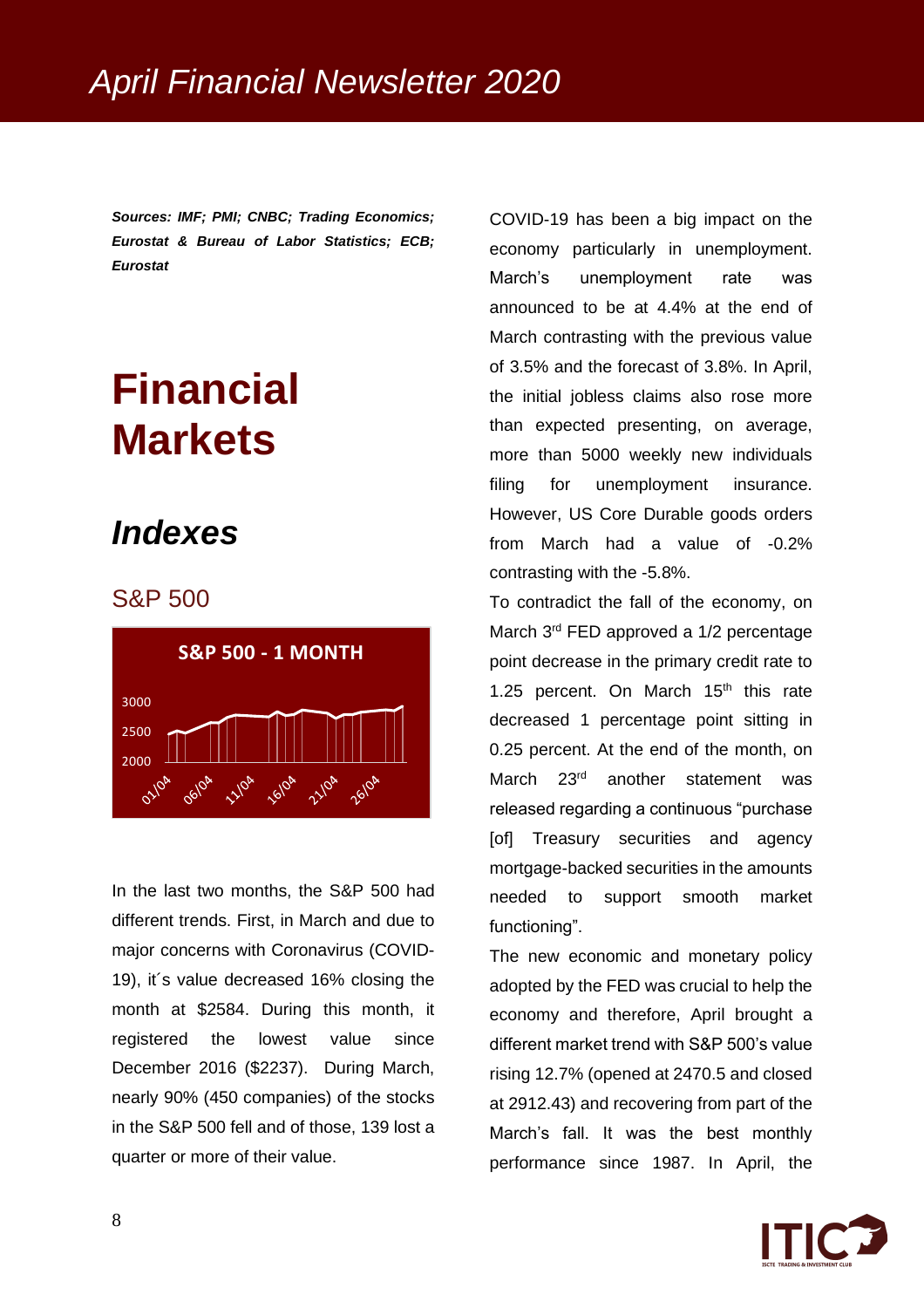lowest value (2470.5) was attained on the first day of the month and the highest  $(2939.51)$  was reached on the  $29<sup>th</sup>$ . This fact goes along with the positive trend demonstrated by the index.

The 3 top gainers in this index (considering a 1-month time span) are Apache Corporation (+225.37%), Marathon Oil Corporation (+96.15%), and Hologic Inc. (+53.21%). The losers' top 3 is not complete since in period just two companies decreased their stock value and they were General Electric Company (- 3.41%) and Southwest Airlines Company (- 2.47%). Comparing April with March we can easily see that the second was much better and almost all the companies recovered from the losses (or part of it) of March.

#### *Author(s): João Reis*

*Sources: Investing; Federal Reserve; Finscreener.com; Yahoo Finance; CNBC*

### NASDAQ Composite



Nasdaq Composite, alongside S&P 500 decreased his value in March and it hit his month low of \$6860.67 which represents the lowest since January 2019, on the 23rd . The total depreciation of March was 10%, closing the month at \$7700. In April, and following the FED's new economic and monetary policy, the Nasdaq Composite followed the same path of the S&P 500 and recovered some of the losses that occurred in March. These changes led, in April, to a monthly growth of 15.45% (opening at 7360.58 and closing at 8889.55). The high and lows were registered on the same days of S&P. Accordingly, the month's low was 7360.68 on the first day of April and the highest value registered was 8914.71 which was attained on the 29<sup>th</sup>.

The companies that contributed the most to this trend were Ebay Inc (+38.39%), Incyte Corporation (+31.65%), and Amazon.com Inc. (+29.68%). All the 100 companies figuring in the Nasdaq Composite saw their prices going up. The worst cases in April which we cannot call losers were Baidu Inc (+3.32%), Citrix Systems Inc. (+4.22%), and Mondelez International Inc. (+5.67%). With this worldwide pandemic, the bestperforming companies, either in a 1-month or 3-month period, are mostly pharmaceutical, online-based companies or technology companies. The increase in online commerce to prevent physical

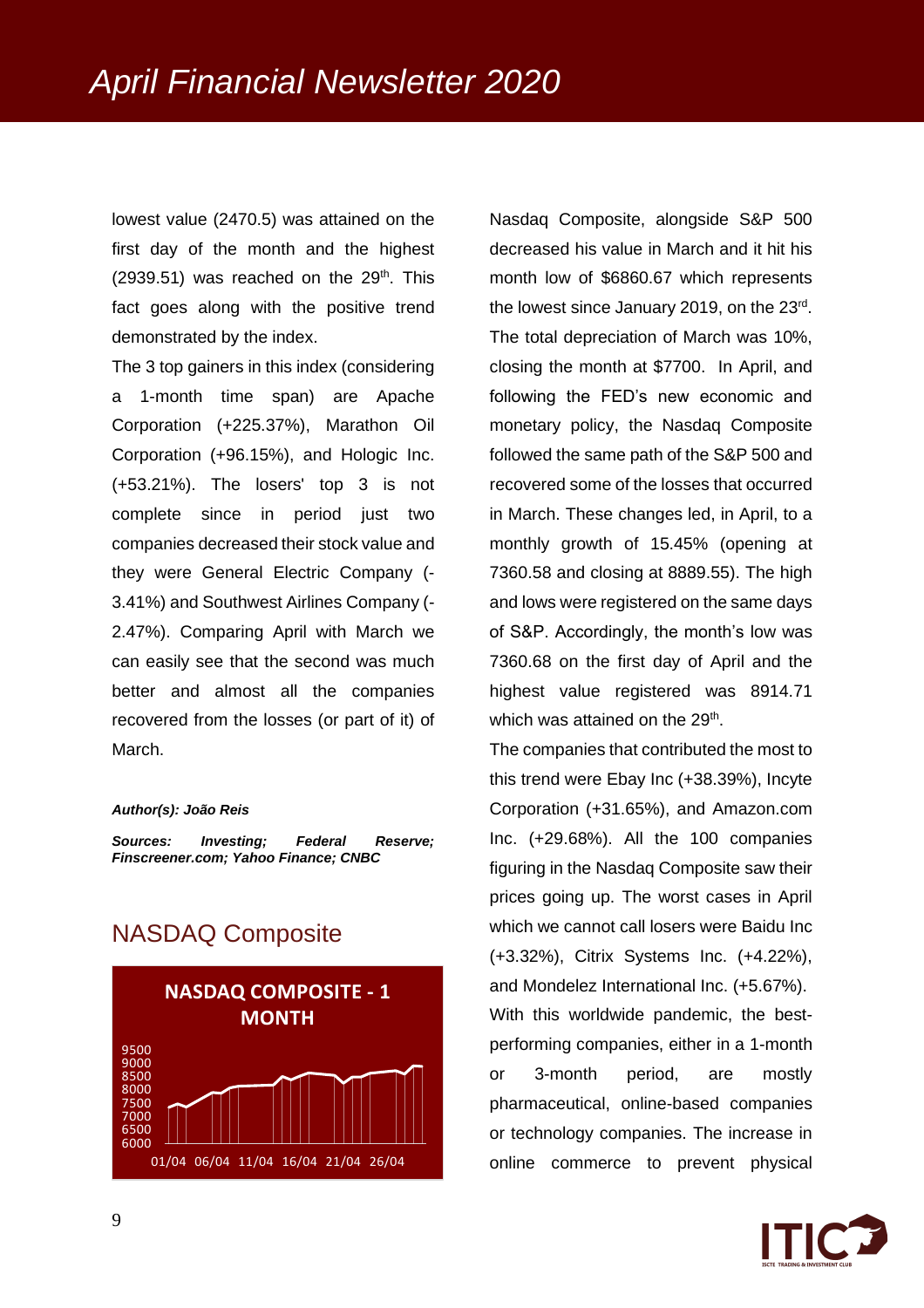shopping resulted in good performances of companies such as Ebay Inc, Amazon.com Inc., and, in a certain way, Alphabet Inc. is also included. The extra spare time subsequent to the isolation to prevent the disease's spread resulted in good performances from Netflix Inc., Electronic Arts Inc., and Facebook Inc. between others. The pharmaceutical companies are, in this pandemic period, the ones that have their workflow enhanced with, not just the new research for the COVID-19 vaccine but also with the higher needs and demand for medical and pharmaceutical equipment world-wide.

#### *Author(s): João Reis*

*Sources: Investing; Federal Reserve; Finscreener.com; Yahoo Finance*

### FTSE 100



Although the United Kingdom is currently the 4th most affected country by the new virus we are seeing signs of a recovery. The index grew 12% since the 20th of March on the 20th of April, from 5190.78£ to 5812.83£. Reminding that in the past month it had had a fall of around 30.2%, during the period of February 20<sup>th</sup> and March 20<sup>th.</sup>

This growth was mostly due to the measures that the government took to help the companies survive during this time such as compensating in monetary terms the companies who sent their workers home, and also due to the companies starting to adjust themselves to this new situation turning more to the online selling and home delivery strands.

During this month the FTSE had a growing trend, registering the highest value on the 29th of April, 6115.25£, and the lowest value on the 3rd of April, 5415.50£. The top 3 gainers of this month were Carnival, with a growth of 63.14%, Taylor Wimpey, with a growth of 47.19%, and Flutter Entertainment, with a growth of 42.69%. The top 3 losers of this month were Royal Dutch Shell (A), with a growth of -16.27%, Royal Dutch Shell (B), with a growth of - 15.40%, and Bp, with a growth of 11.40%. These results might be a consequence of the coupons issued by traveling companies to minimize the current losses, the growing number of bets since people staying at home encourages more sports betting, and the fact that due to the Covid-19 people

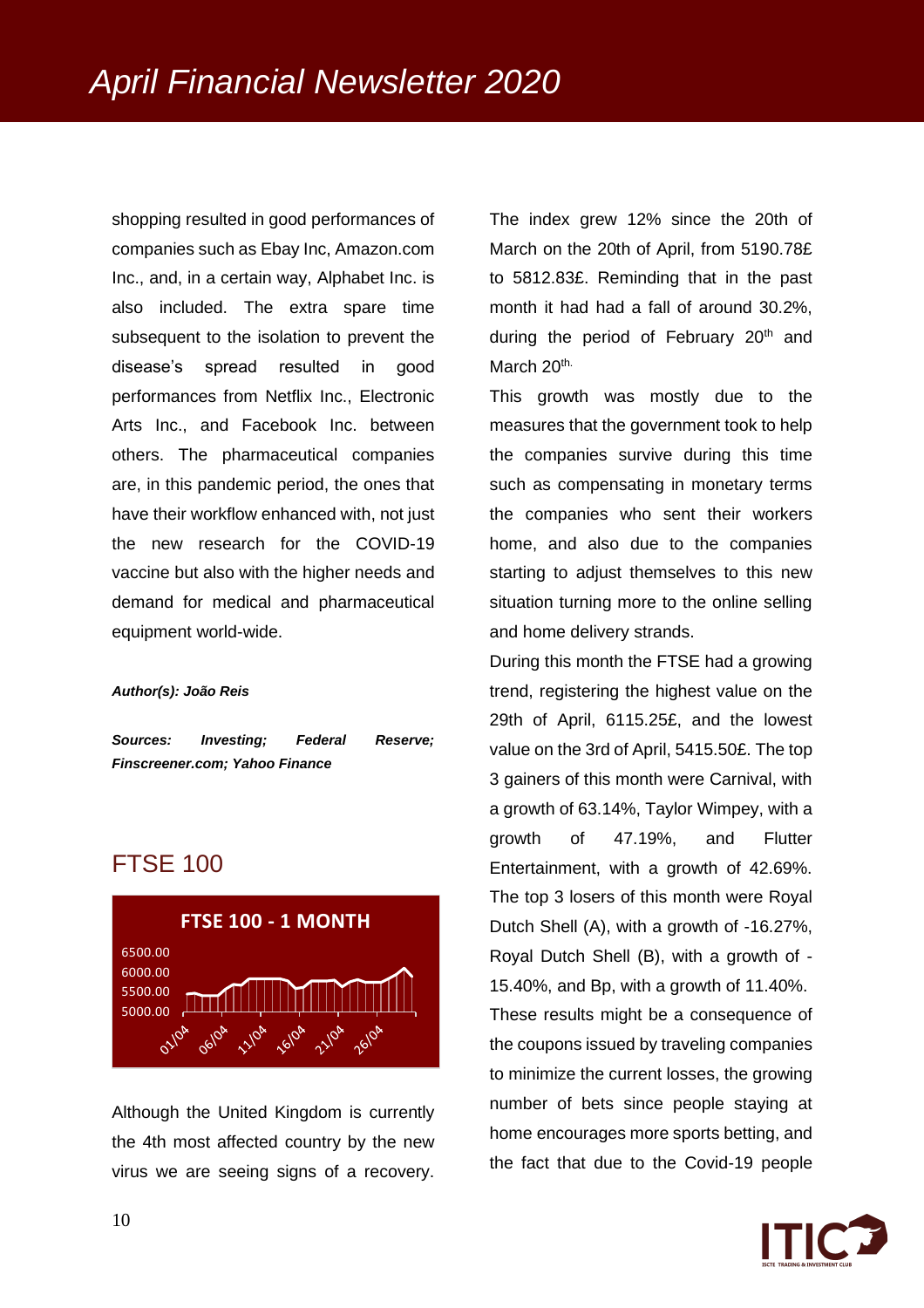now travel less and some companies have suspended their activities, which resulted in a drastic decrease in terms of demand for oil that made the prices decrease to historic numbers, thus bringing along great losses for the companies in this sector.

#### *Author(s): Ana Ratão*

*Sources: Bloomberg; The Guardian; Worlddometers.info; London Stock Exchange; Investing*

## DAX



During the current global situation, Germany is classified as the world's 6th most affected country, this has greatly impacted its economy. In the last months we have seen a big fall from a value of 13664€, on the 20th of February, to 8928.95€, on the 20th of March, which in percentage terms represents a fall of 34.7%.

Even though Germany is one of the most affected by the virus the economy shows signs of a big effort to return to its "ordinary" state with a growth of 19.6% from the 20th of March to the 20th of April, going from a value of 8928.95€ to a value of 10765.90€. This might be a direct consequence of the measures the government took to help the businesses, such as measures to provide liquidity for the companies, that do not have a maximum volume, which is a big difference in comparison to other countries. Companies also started to adapt more to the new way of doing business.

This month had a growing trend for the DAX, having its lowest value on the 3rd of April, with a value of 9525.77€, and its highest value on the 29th of April, with a value of 11107.74€. The top 3 gainers of this month were Infineon, with a growth of 26.21%, Volskwagen Vz., with a growth of 21.05%, and Continental, with a growth of 18.89%. The top 3 losers of this month were Wirecard, with a growth of -13.62%, MTU Aero Engines, with a growth of - 6.79%, and Lufthansa, with a growth of - 5.23%.

These results could be related to the fact that the borders have been closed due to the virus, and since people are at home due to the Covid-19 they tend to consume less.

#### *Author(s): Ana Ratão*

*Sources: Bloomberg; KPMG; Insider: Borse.de*

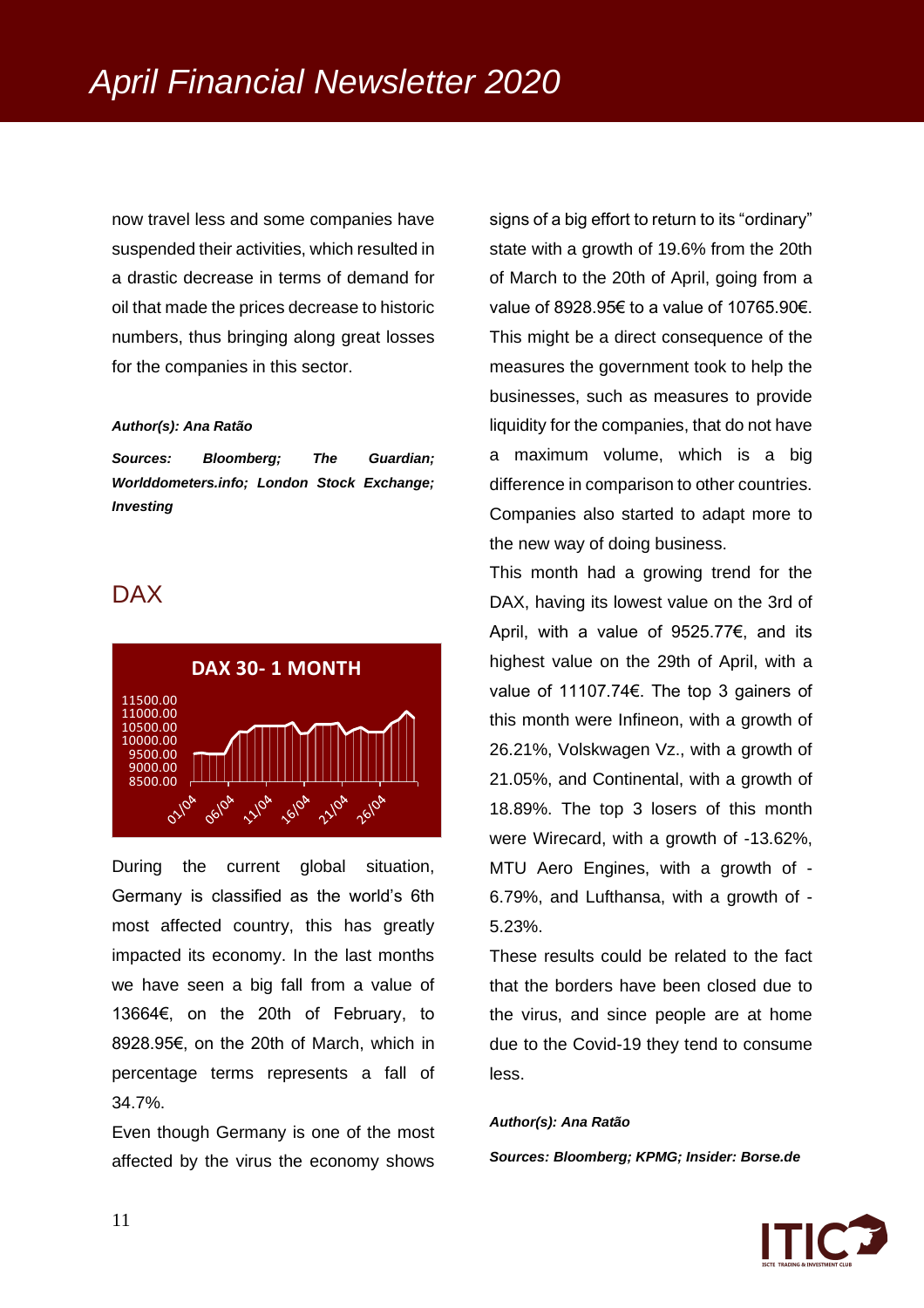# *April Financial Newsletter 2020*

# PSI 20



Since last month the Psi20 has shown us the consequences of the Covid-19 for an economy. The index had a major decrease of 32,2% from February to March, the value for the 20th of February was around 5411€ and decreased to 3670 € on the 20th of March.

However, we can now see signs of a return of the economy since in the 20th of the present month this index registered a growth of 12,5%. This might be a consequence of the effort that companies did in order to keep on working making their employees work from home, the effort that many companies did in order to reach their consumers through home delivery methods and the adaptation into the digital platforms.

During this month the Psi20 had a growing trend, registering the highest value on the 29th of April with a value of 4310.88€ and the lowest on the 3rd of April with a value of 3972.71€. The top 3 gainers of this month were Altri, with a growth of 32.20%, Cortiçeira Amorim, with a growth of 19.06%, and Sonae, with a growth of 18.94%. The top 3 losers of this month were Ibersol, with a growth of -12.83%, Jerónimo Martins,SGPS, with a growth of - 4.25%, and Ctt Correios de Portugal, with a growth of -2.71%.

These results were perhaps a consequence of the growing usage of ecommerce and technology-related services that have been a preference for the Portuguese people ever since they were sent home due to the Covid-19, the companies that do not provide such services were the ones that ended up losing more as well as the restaurant industry, that suffered a big loss due to the virus.

*Author(s): Ana Ratão Sources: Bloomberg; Investing.com; RTP; Euronext*

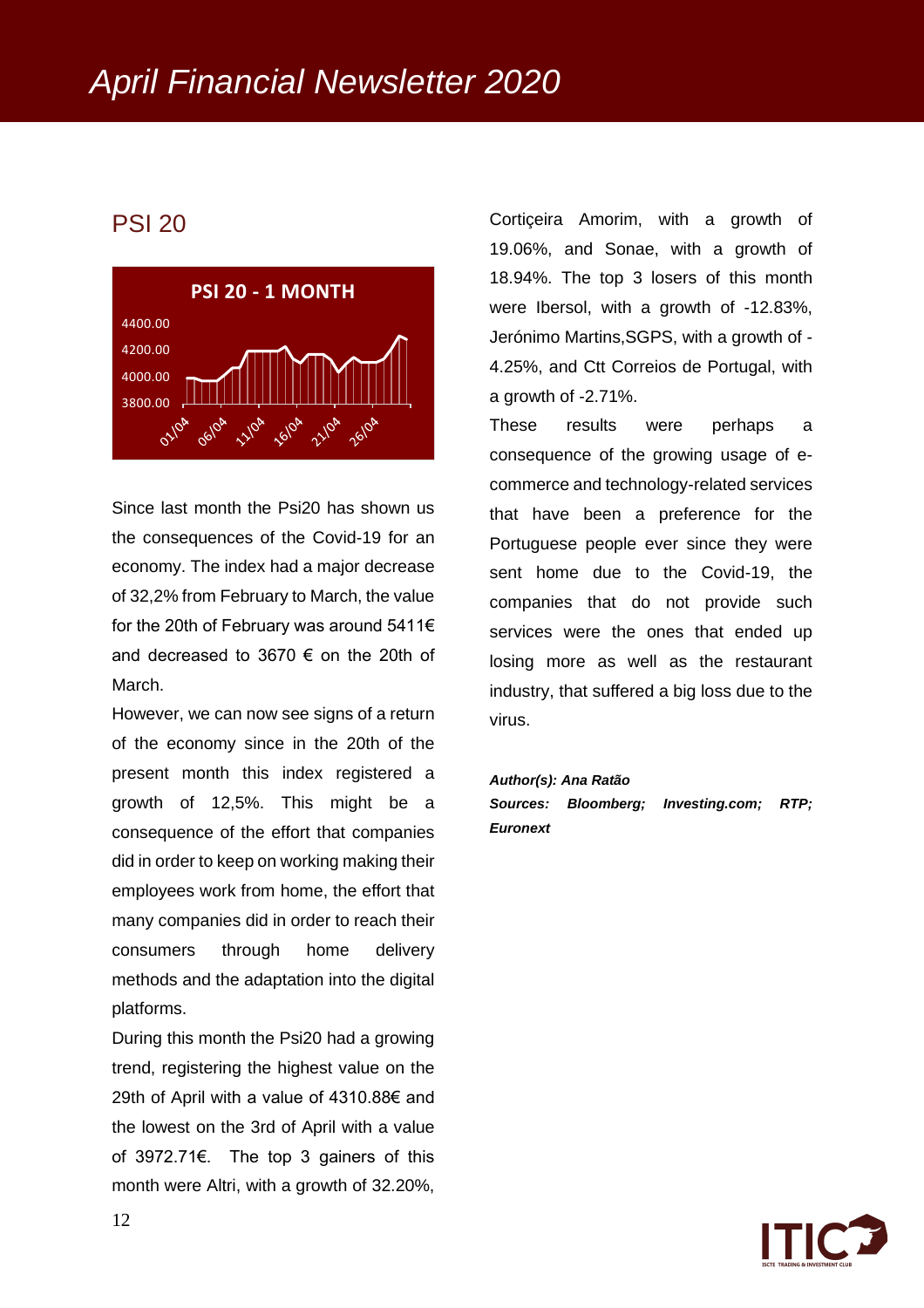# *Fixed Income*

### US 10Y Bond Yield



As for the previous month, April showed that due to the public health crisis the world is facing, United States bond market volatility remains very high.

The fourth month of the year opened with a bond yield of 0.62, showing a small decrease when compared to the previous one. During the month, we witnessed an irregular fluctuation on the 10Y bond prices. The maximum bond value of 0.77 was registered on the  $8<sup>th</sup>$  of April and a minimum of 0.58 in the last week of the month, on the 21<sup>st</sup>.

It's important to notice that during April, the USA became the country with the highest number of people infected with coronavirus and the country with more deaths caused by the virus.

One of the first big measures that President Donald Trump took to fight the health crisis was to partially close the airports and to cancel flights from several countries in the

world, namely China. This measure affected many US and US based industries as they saw their logistic routes interrupted, which in some cases led to production cuts. Also, with the implementation of the national emergency regime, many workplaces were forced to shut, and people were advised not to leave their houses. This all contributed to an economic slowdown as there was almost no money circulating on a regular basis.

As a reference, the IHS Market flash purchasing managers index for the service sector fell to a record low in April, while the manufacturing PMI weakened to the lowest level in 11 years, as business activity has slumped due to the lockdowns to combat the coronavirus pandemic. The flash services PMI fell to 27 from 39.8 in March while the manufacturing PMI dropped to 36.9 from 48.5. Any reading below 50 indicates worsening conditions. So, these drops show how bad the economy currently is.

The ongoing public health crisis is expected to weigh heavily on economic activity, employment, and inflation in the near term, and poses considerable risks to the economic outlook over the medium term. This is then definitely reflected on the low prices of the US bonds, especially due to uncertainty of how the economy will

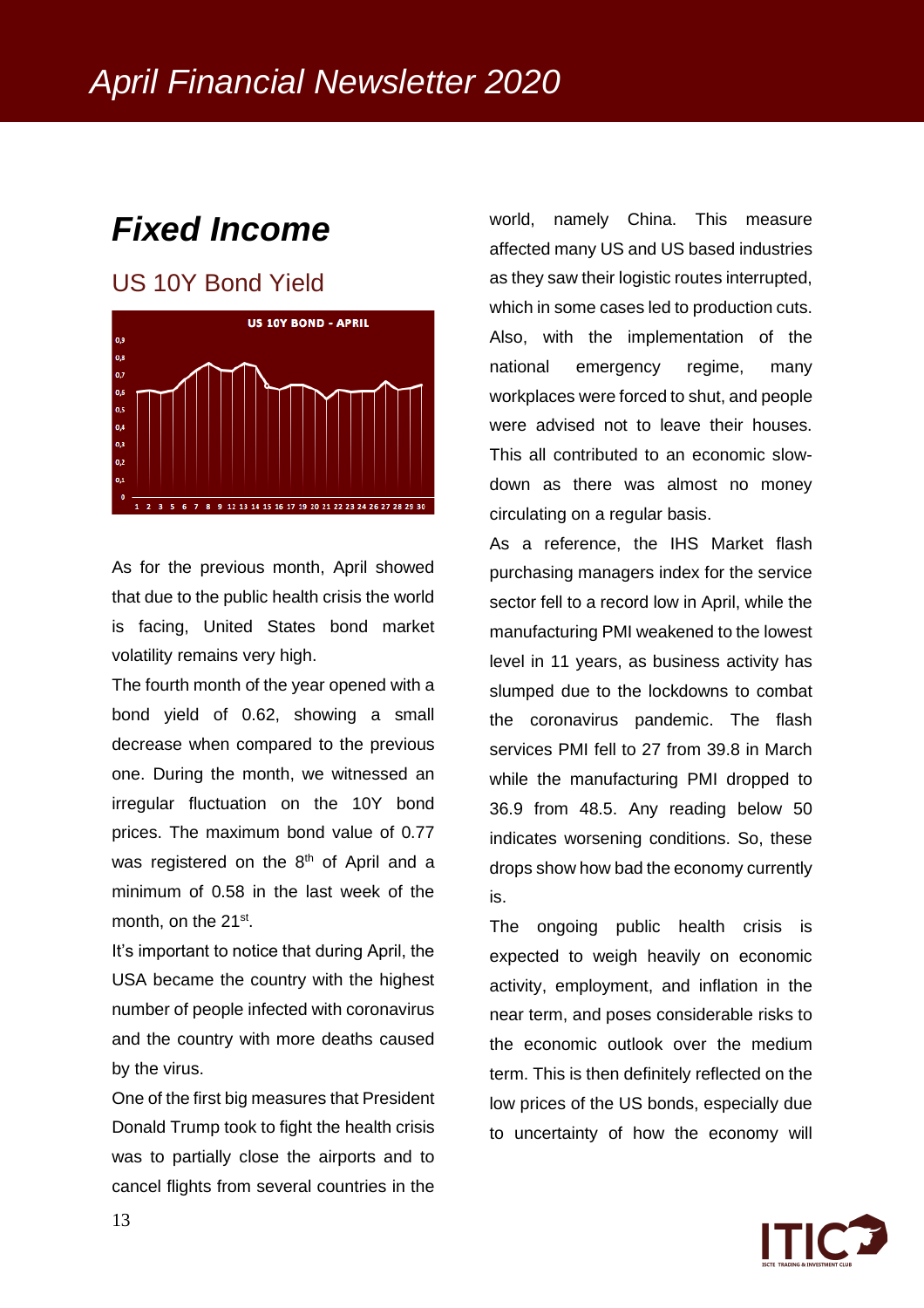recover and more important, how long it will take.

Even though some countries are starting to lift restrictions and the economy slowly starts to recover, expectations are that during the next month bond prices will continue to fluctuate as uncertainty remains, especially for long term bonds.

#### *Author(s): Inês Lourenço*

*Sources: Bloomberg; Investing.com*

## German 10Y Bond Yield



March ended on a positive note, while February was characterized by a constant decline in the 10Y German bond yield, the following month opened hopes for a return in investors' confidence. After the first few weeks of march, there was a steadily increase on the bond yield topping up at - 0.19%, the highest value since January.

Breaking the downward trend that was in place since then.

Throughout April the German bond yield had a continuous decline after the first week. At the start of April, the return peaked at  $-0.304\%$  on the  $7<sup>th</sup>$ , a sign of investors' confidence building back and looking out for other options and securities. On the  $7<sup>th</sup>$  it was observed an increase of 0.16% after the month opened at -0.46%.

That build up in confidence rapidly went away as countries kept on with lockdown measures. Even though there were positive signs for a slowdown in the COVID-19 global pandemic, Europe remained fighting one of its hardest battles. The most affected countries are European and the decision for economic measures by the European Union has been followed by a lot of opposition. Netherlands position on a joint debt bond and, the lack of strategic decisions on an European level led to the distrust in the European Union capacity to help its members fight the shutdown of the economy, which was represented in the decrease of the German bond.

The state of the pandemic in France, Italy and Spain has shown the severity of the disease and revealed how close these countries are to have a crisis in their respective health systems. The new coronavirus forced most countries to a complete shutdown. In Germany, the HIS

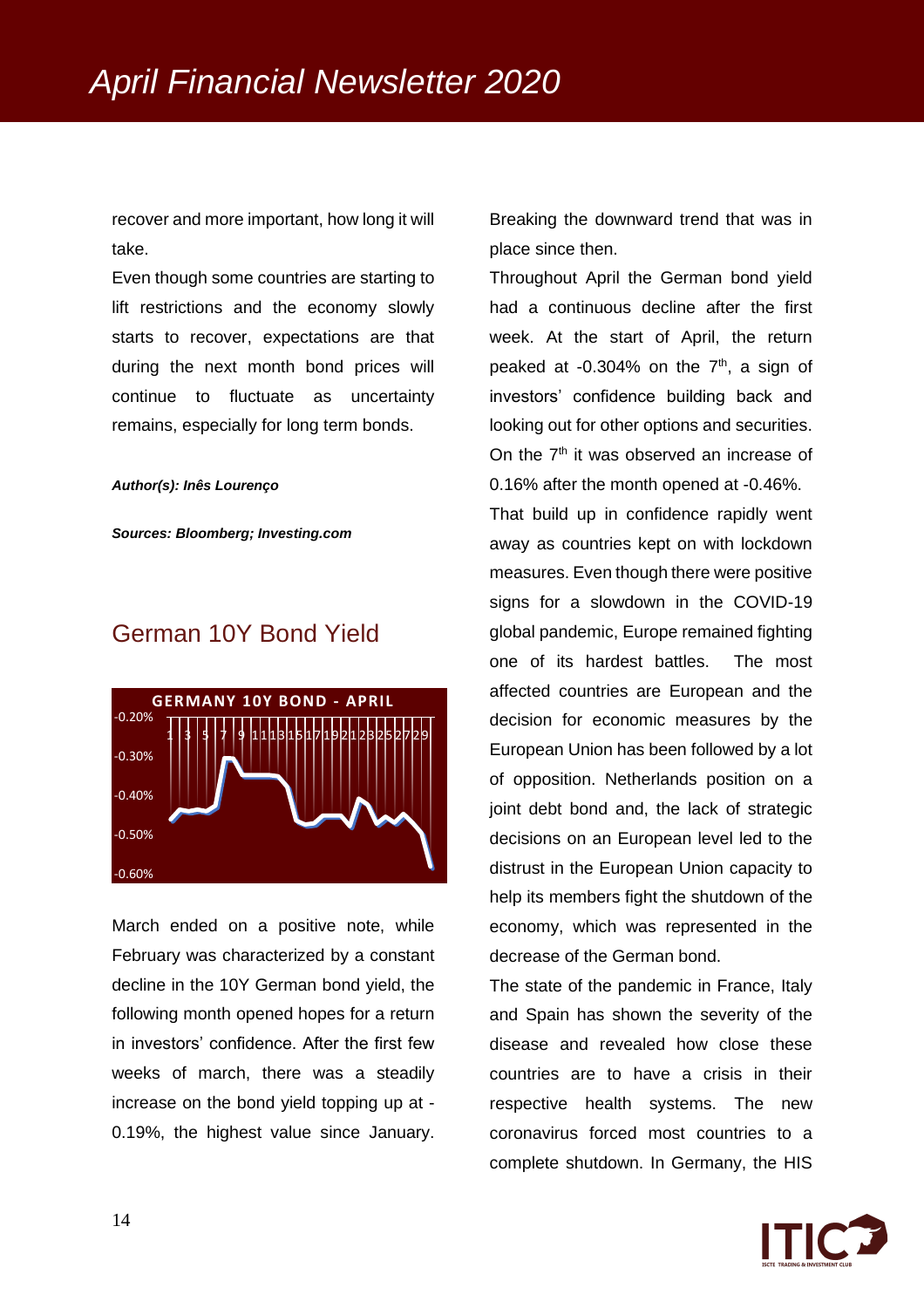Markit Germany Manufactory Index fell to 34,4 the lowest reading since March 2009. The decrease in output reported declined bellow the expectations of 39, being the sharpest decrease in 11 years.

These factors allied with the overall global progression of financial markets led to the rapid decrease in the bond yield returning to  $-0.463\%$ , a week later, on the 15<sup>th</sup>. This trend maintained till the end of the month were the rate closed at -0.58%.

#### *Author(s): Nuno Cardoso*

| Sources:         | Investing.com; | <b>Marketwatch:</b> |
|------------------|----------------|---------------------|
| <b>Bloomberg</b> |                |                     |

# *Commodities*

Oil



WTI Oil started the month at 20.48 dollars per barrel, following an overall downward tendency registered in previous months and closed the month at 15.06. Reaching

its lowest value in a drastic downfall in  $20<sup>th</sup>$ of April with a value of -37.63 and its highest value in 3<sup>rd</sup> of April registering 28.34.

To better understand this behavior, it is important to mention some events, such as the Russia and Saudi Arabia oil price war. Which marked its beginning in March, however had major consequences in the price of oil. Due to a disagreement in OPEC negotiations, in which Russia refused to lower its oil production, Saudi Arabia backfired by reducing its selling price and even started producing more oil to force a Russian agreement. However, it disrupted the market causing a slump of the black gold. Adding to this demand continued to reduce drastically as an effect of the covid-19 pandemic feeding even more this downward tendency.

Now focusing more in the month of April, in the beginning of the month there was hope for an agreement between Russia and Saudi Arabia. Which led to an increase in 40% of its price in the first 3 days of the month. In the following days oil price started decreasing and a deal was reached in 9<sup>th</sup> April, OPEC agreed to cut 10 million barrels in oil production. A historical cut however this agreement came in late since a storage crisis was inevitable, subsequently the oil price plumbed into a surreal -37.63 dollars per barrel one of the

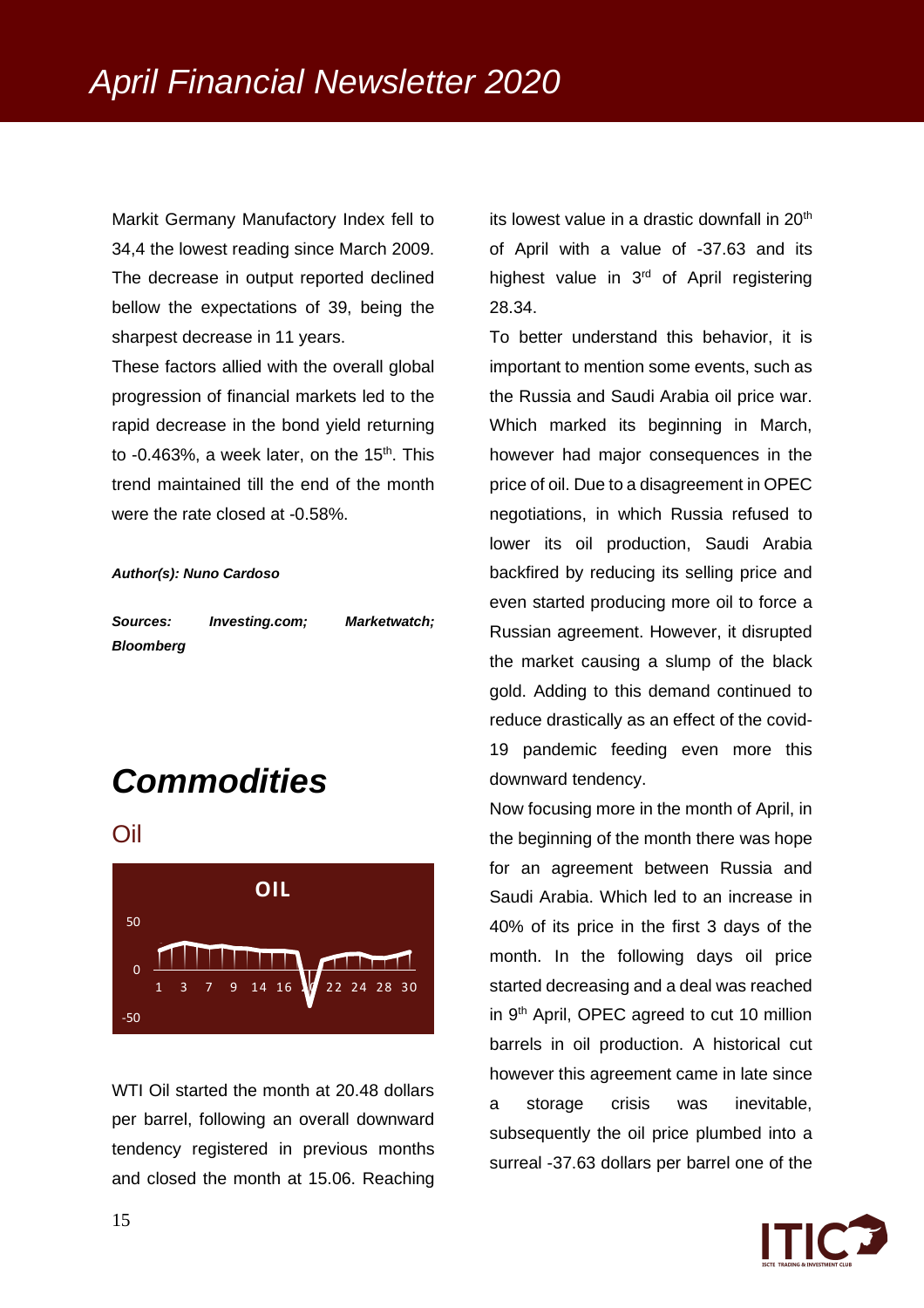lowest values ever registered. The price soon rebounded on the following days however it is only covering up a "broken" market. Reminiscing the oil crisis of 1980 when supply completely outsized demand. The future of oil is now more than ever deeply dependent on the normalization of demand.

#### *Author(s): Diogo Leonardo*

*Sources: Reuters; CNBC; BBC News; Market Insider*

### Gold



Gold started at its minimum level for the month, with a price of \$1605.2 and closed at \$1695.4. Over the course of the month it compounded a growth of 6.47% and reached its peak on the  $13<sup>th</sup>$  day, at \$1769.4.

Starting late February, the daily volumes of gold traded began to rose. Exactly at this time, the general public began to acknowledge the severity of Covid-19. The

pandemic induced the expectancy of severe consequences on the economy and volatility in the financial markets. That is why over the past couple of months the gold price and volumes traded rose. During times of uncertainty investors search for a safe haven in gold.

"What is happening here is that the FED is expanding its balance sheet and all the other Central Banks are doing the same thing" - said Hans Goetti, in an interview to Bloomberg. Long-term currency debasement is expected and that is the fundamental reason gold price went up. He also forecasts that in the next few months the price of gold will reach the maximum of 2011, which was an all-time high of \$1917.9.

The fiat currency pressure due to the inflationary monetary policies will strengthen not only gold, but also the case for other alternative currencies like bitcoin. Later into the month, the easing of lockdowns got investors assuming a Vshaped recovery, becoming less fearful and consequently reducing their positions on gold, slowing down the rise of gold price.

#### *Author(s): Gabriel Zancu*

*Sources: Yahoo Finance; Bloomberg; Jornal de Negócios*

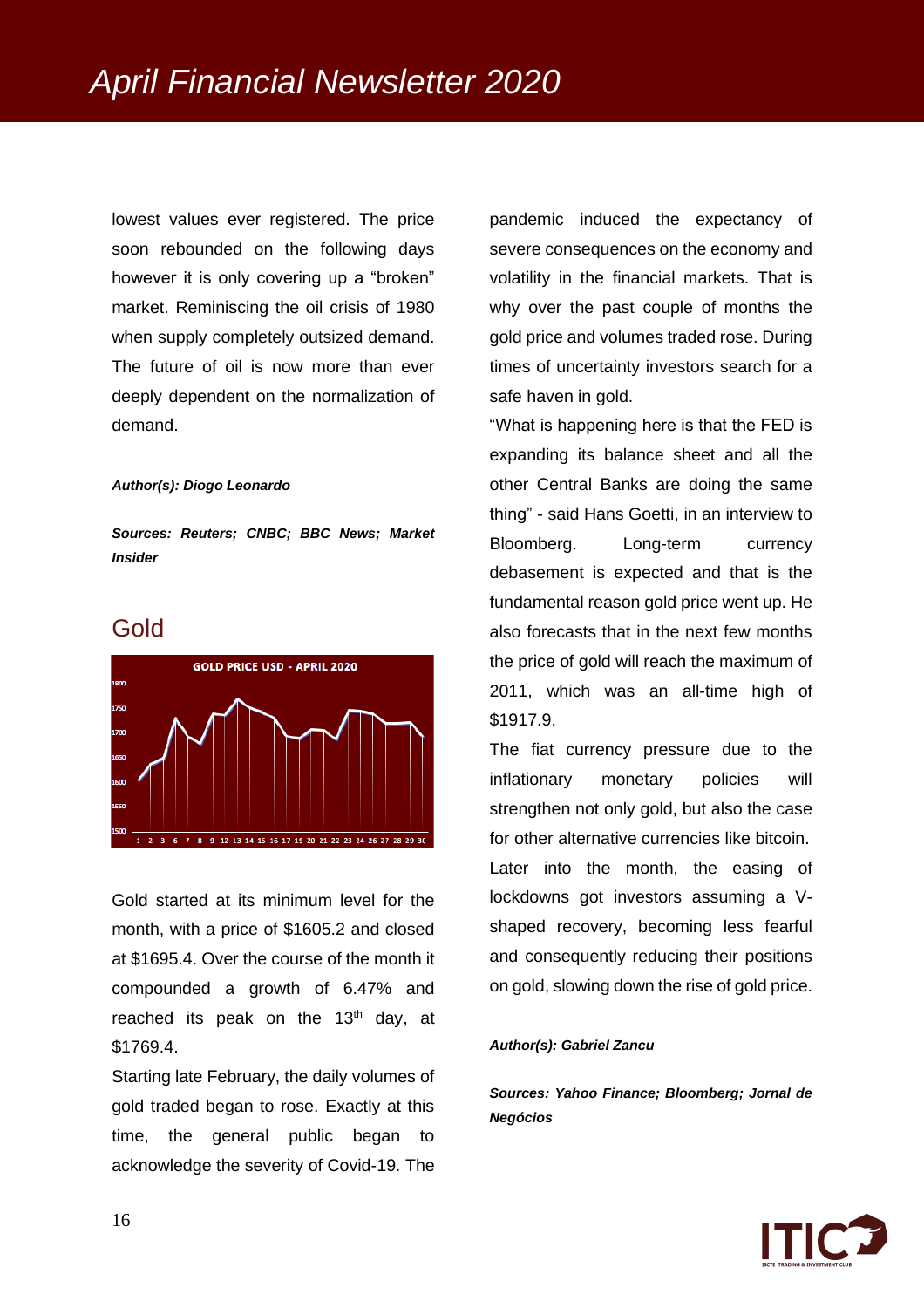# *Forex*

### EUR|USD



The EUR/USD started the month on a decline, falling from 1.0961 at the start of the month to 1.0785 on April  $6<sup>th</sup>$ . This fall was a result of a trend started on March 27<sup>th</sup> where the US approved the largest bailout in its history, worth \$2.2tn.

In the Euro Zone, manufacturing PMI fell from 44.8 to 44.5, missing the forecast by 0.2. In the US, it fell from 50.7 to 48.5, being unable to beat the market forecast stablished at 49.2. These values show that the economy is contracting more than expected in both countries, however the biggest difference between the prediction and the real value of the manufacturing PMI in the US suggested that the USD would face more damages than the EUR. This situation combined with a growing optimism in Europe due to the decrease on deaths registered in Spain, Italy and France on April  $6<sup>th</sup>$ , led the pair to an increase in value reaching 1.0987 on April  $14<sup>th</sup>$ , the pick value of the month. Since

then, the value of the pair started decreasing again.

On April 20<sup>th</sup>, a disagreement between Russia and the OPEC started a price war over oil that combined with a decrease in demand all over the world for this commodity, brought the prices down to unprecedented levels. This situation led to a sharp fall of the pair, reaching a value of 1.0778 on April 23rd, the minimum value of the month. Since then, with WTI price increasing and the European economy reopening soon, the value of the pair has been increasing. Ending the month at 1.0957.

#### *Author(s): Samuel Cavaco*

| Sources:      | <b>Bloomberg:</b> | The | Guardian: |
|---------------|-------------------|-----|-----------|
| Investing.com |                   |     |           |

### EUR|GDP



With the pandemic reaching Great Britain and the trials, in beginning of march, for Covid-19 showed it had no effect, the trigger was pulled for a considerable

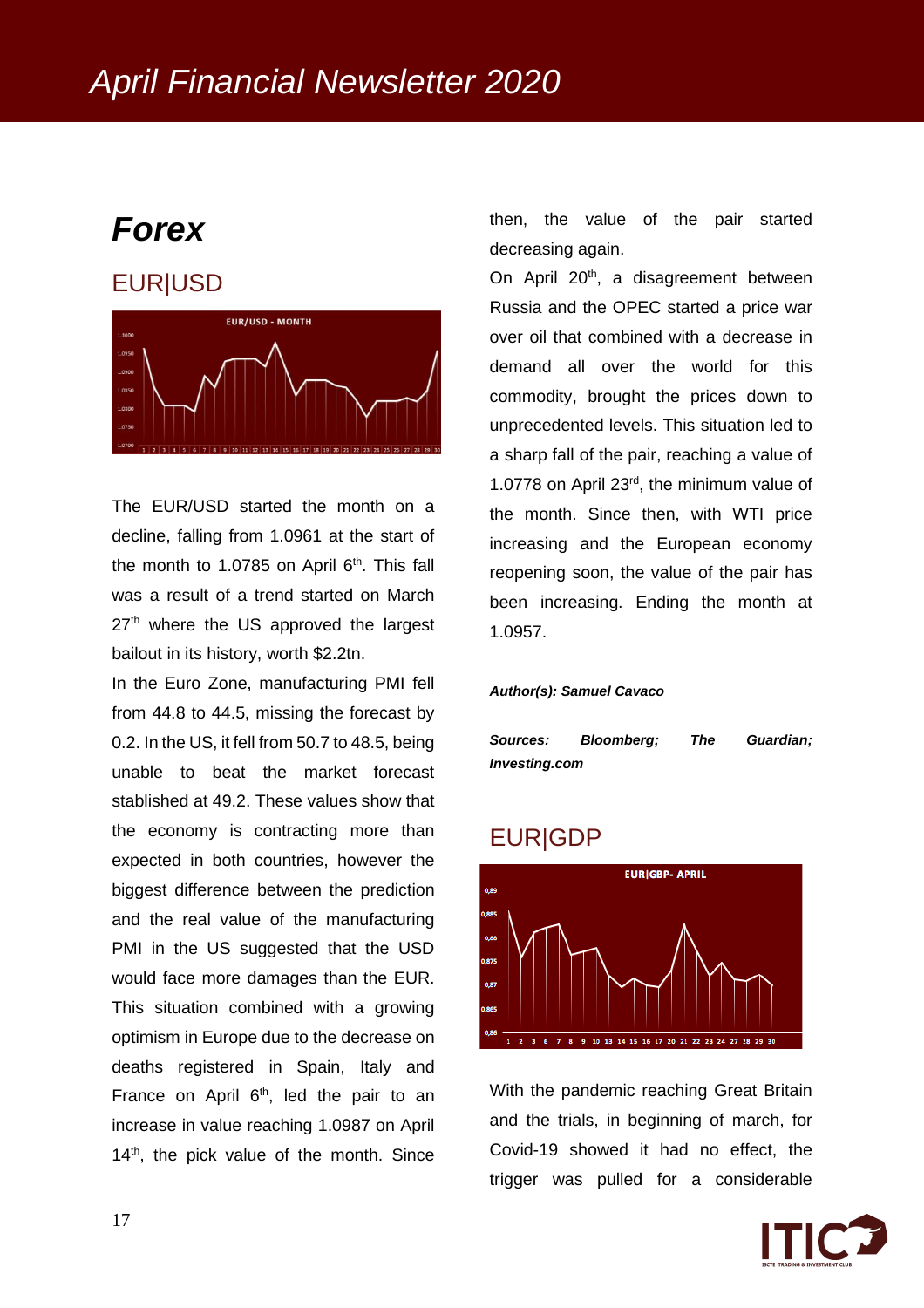outflow of foreign investor capital from the UK, events that made the pair reach the peak on 18th of march at 0.9427.

However, the next days followed the opposite trend, the EUR/GBP felt a bearish drop opening April at 0.8882, the month's highest point. The widespread of Coronavirus in Euro countries and the core nations such as Netherlands being understood to stay strongly against a joint bond that would be issued to finance the recovery of the economy may explain the drop until the 2nd of April.

In the beginning of the month, the pair started to growth since the 2nd to the 7th, in the heart of this movement was the focus on the Eurogroup meeting to see if solidarity among the nations would prevail and if they can emerge on the demanded measures to reduce the impact of Coronavirus outbreak on the EU territory. The IHS Markit/CIPS UK Manufacturing PMI fell to 32.9 in April from the 47.8 in the previous month, and below the market forecast of 42, being an important index that helps explaining the growth of the pair. The pair started falling in the next days, with just one day rise, on the 10th due to the agreement among the 19 EU finance ministers to a deal on a plan response worth more than €500 billion. Nevertheless, the discomfort among the core nations on these pandemic measures remains,

making the pair touch its lowest point on 14th and 17th, at 0.8698.

With the Covid-19 pandemic installed, the deal between UK and EU becomes a minor problem to solve. The non-extension deadline starts to agonize the markets, the EU's chief negotiator Michael Barnier has accused the UK of dragging its feet over post-brexit negotiations and he also added "more than ever, the clock is ticking", warning for a possible non-deal. The Canada style deal seems to be more difficult to reach than initially anticipated and with the continuous crash on global oil the pair had a bullish growth until 21st at 0.8831.

In the last days of April the Commission Union has announced that the Consumer Confidence Index in Euro Area sank to minus 22.7 missing the analysts' estimation, furthermore the IHS Germany Manufacturing PMI crashed to 34.4 this month, below the expectations of 39, regarding these indicators the Euro has depreciated against the Pound Sterling. The pair closed the month at 0.8700.

#### *Author(s): José Maria Duarte*

*Sources: Bloomberg; Reuters; Investing.com; Trading Economics;* 

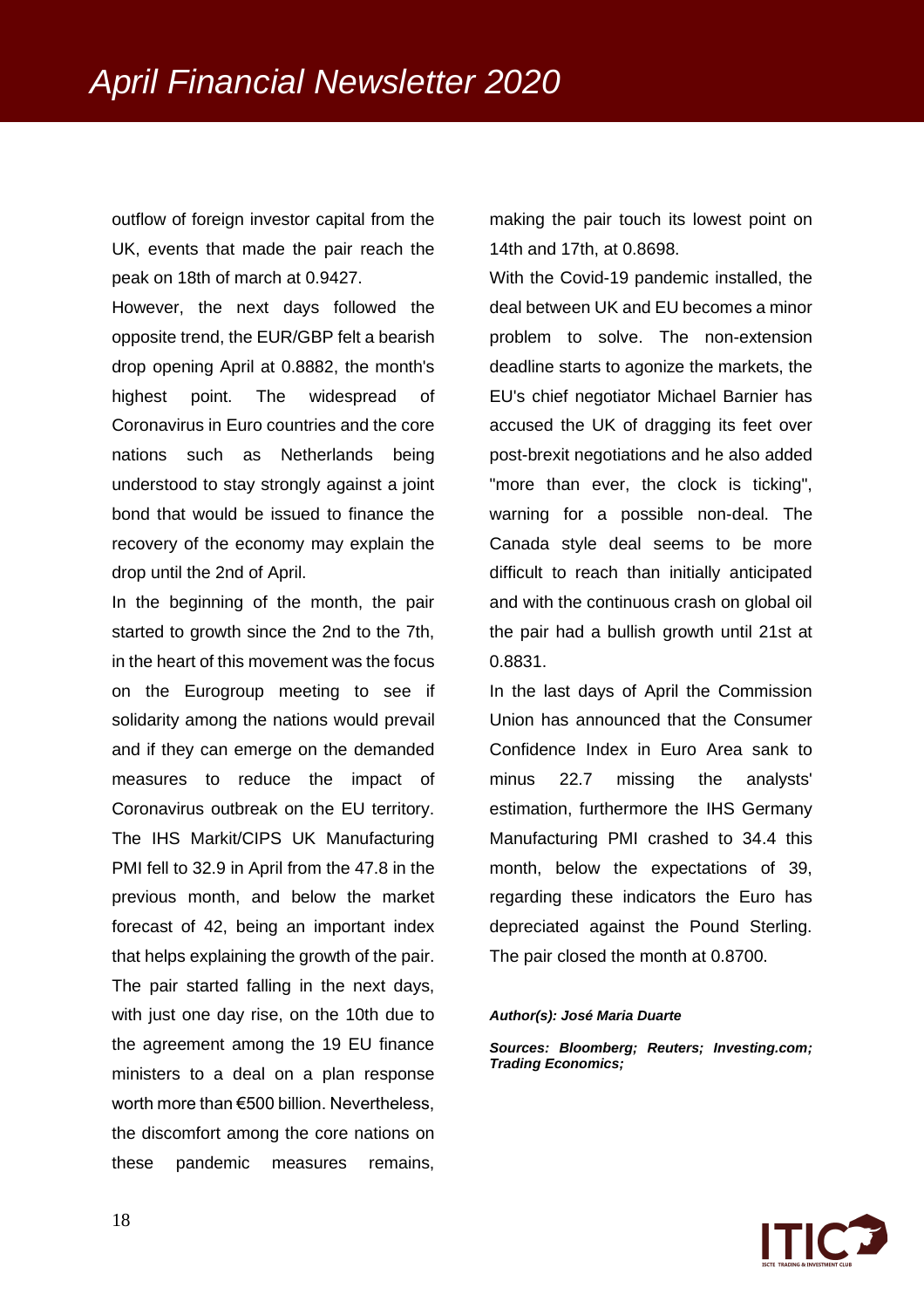# **Investment Banking**

# *M&A Deal of the Month*

#### verizon<sup>V</sup> **BlueJeans**

On April 16<sup>th</sup>, 2020, Verizon Communications Inc. announced that it had entered into a final agreement to acquire BlueJeans Network, a trusted enterprisegrade video conferencing and event platform. While the financial terms of the deal were not disclosed, the acquisition cost was estimated to be \$400 million, as reported by CNBC, and the transaction is expected to close in the second quarter of the year, with the founders, management and employees of BlueJeans joining the company as part of the acquisition.

BlueJeans Network Inc comes in as a more secure and safe alternative to its rivals. such as Zoom Video Communications, providing a wide variety of cloud-based video services. Unlike its competitors, which offer free versions, they are

exclusively a B2B company. It counts with about 15000 enterprise clients, which go from small organizations to major companies such as Facebook Inc, LinkedIn Corp, The Walt Disney Co, among others. During the current work-from-home surge due to the novel coronavirus, the company has played an important role regarding their client's operations. Throughout the fiscal year that ended in January 2019, Blue Jeans exceeded \$100 million in annual recurring revenue, however the company's Co-Founder and Executive Chairman declared that they have not yet been able to reinforce its sales and marketing due to lack of capital.

Whilst the acquisition of a videoconferencing company catering to B2B customers may seem like a purposeful move on Verizon's part, that comes as the COVID-19 crisis has changed the way millions of people work, the first discussions of the deal began mid-2019, after BlueJeans started working with Verizon as an authorized reseller. Nonetheless, video conferencing apps have seen explosive growth since the start of the pandemic, which increased the need for real-time, two-way transmission of audio and video content to maintain businesses operations. By 2019, the global video conferencing market was valued at \$3.85 billion, with a forecasted CAGR of

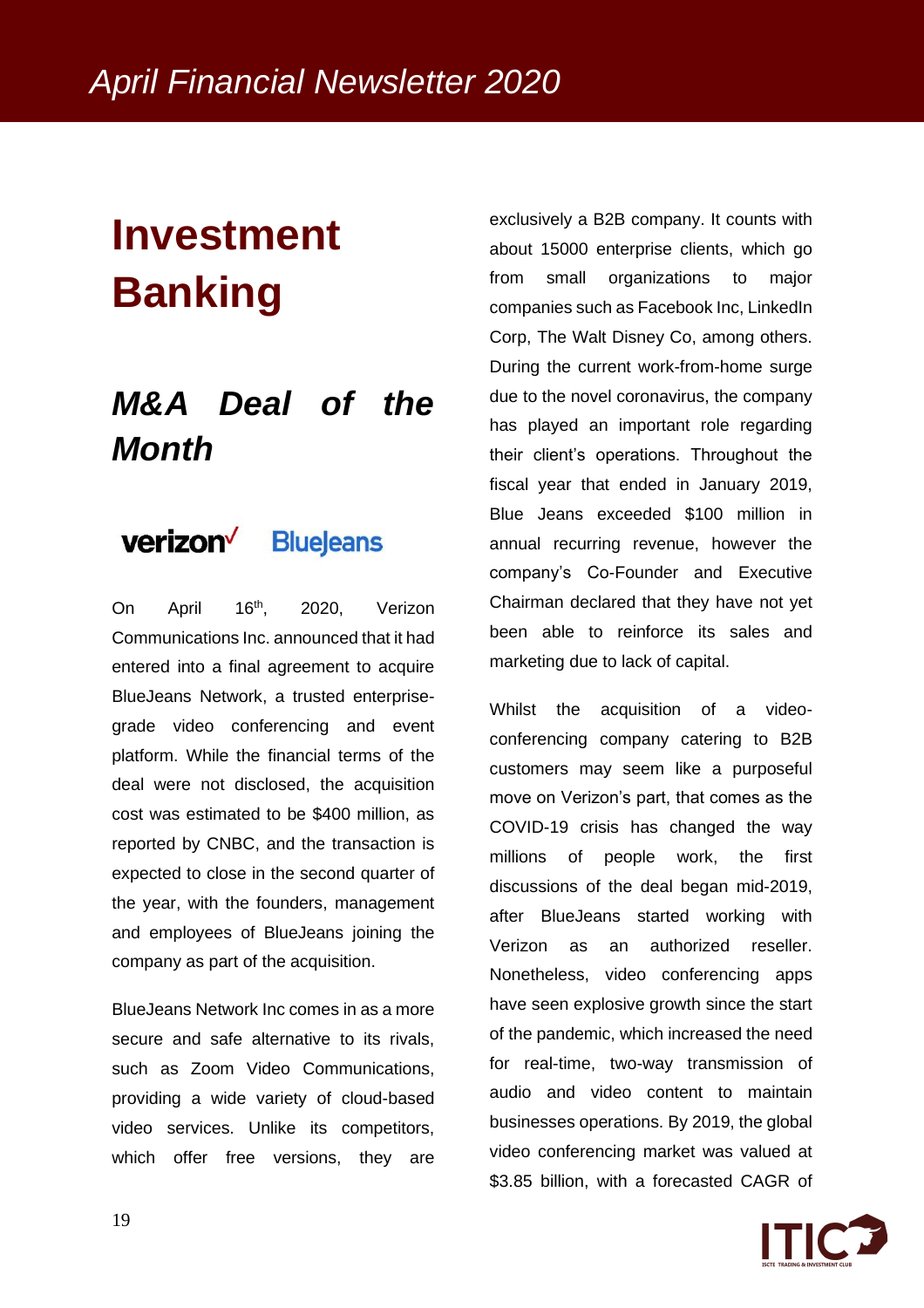9.2% from 2020 to 2025 and reaching the estimate of \$6.7 billion by 2025. On the other hand, Verizon Communications Inc. is a holding company which, through its subsidiaries, provides communications, information and entertainment products and services to consumers, businesses and governmental agencies, holding brands such as Yahoo, TechCrunch and HuffPost. The company is currently divided into Consumer and Business segments. As reported by Reuters, the company has also raised its full-year capital expenditure to accelerate its transition to 5G network.

As such, Verizon has reported to be planning on integrating BlueJeans with its Business segment, focusing on segments such as telemedicine, remote learning and field service work, combining the recent acquisition and the company's emerging 5G technology to achieve substantially more advanced video-conferencing scenarios. Furthermore, by being acquired by Verizon, the video conferencing company is making a strategic move to obtain and optimize resources, and fulling its need for capital to bolster their sales and marketing, as well as expanding their client's portfolio due to Verizon's extensive network of enterprises.

While this is an overall solid acquisition, in which both companies complement each other, there are nonetheless some associated risks and uncertain outcomes. Since this acquisition involves a very large company purchasing a much smaller one, there is always a risk of the smaller company becoming adrift in the sudden corporate bureaucracies. Additionally, even though the video conferencing market has shown a substantial boost, as a result of the rapidly growing demand caused by the COVID-19 outbreak, this temporary influence may also delay the market growth, regarding hardware component segments and technological developments such as 5G technology.

*Author(s): Inês Pires; Carolina Marques*

*Sources: Bloomberg; Reuters; CNBC*

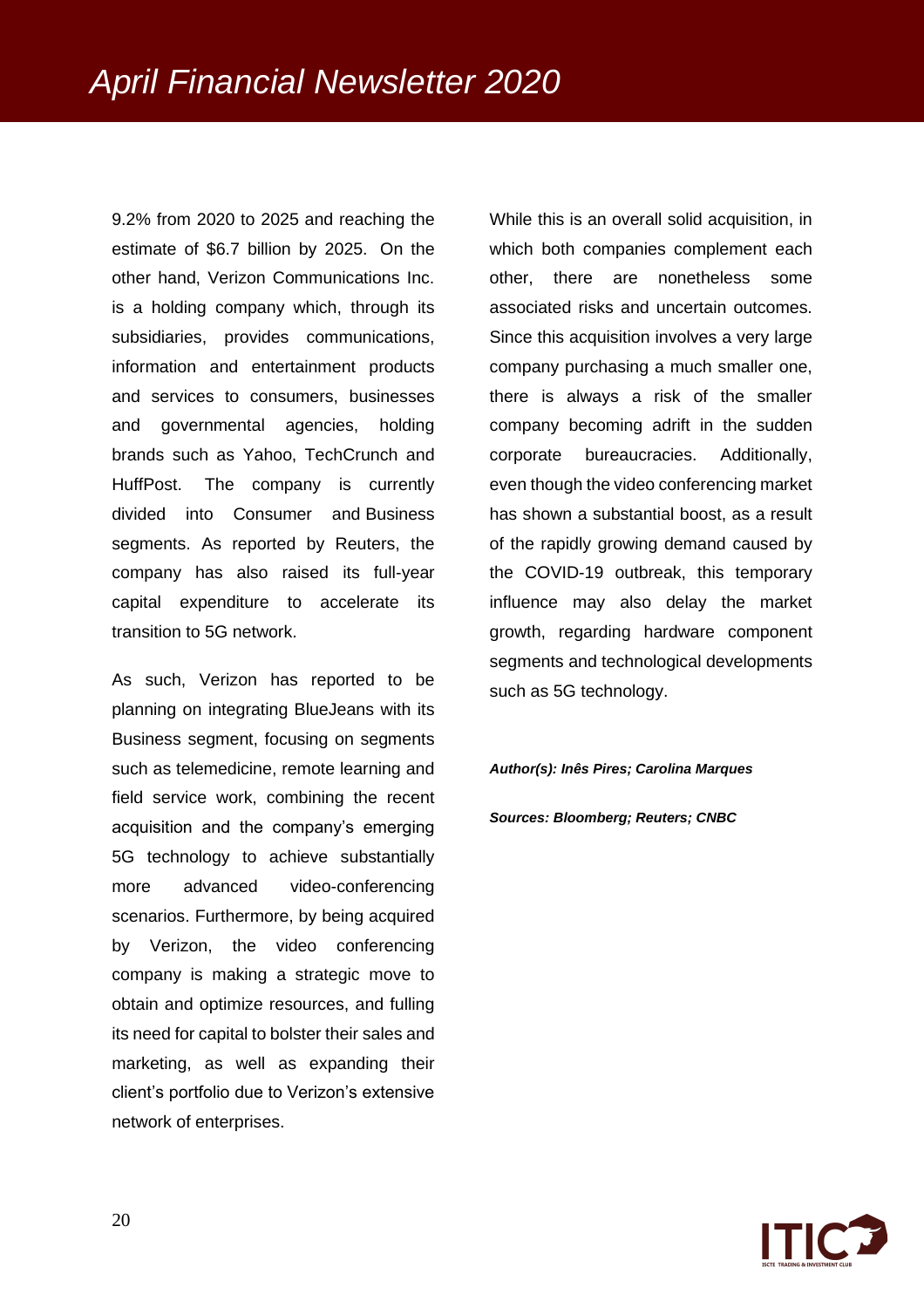# *Stock Pitch*

**Boeing** 



|                         | In million \$ 31/12/2018 | 31/12/2019 | 30/04/2020 |
|-------------------------|--------------------------|------------|------------|
| Market Cap              | 181 964                  | 183804     | 80 256     |
| <b>Shares</b>           |                          |            |            |
| Outstanding             |                          |            |            |
| (million)               | 564.23                   | 564.23     | 564.23     |
| <b>Last Price</b>       | 322.50                   | 325.76     | 141.02     |
| Price<br>to             |                          |            |            |
| Earnings                |                          |            |            |
| (P/E)                   | 18.07                    | $-290.86$  | $-82.95$   |
| Earnings per            |                          |            |            |
| Share (EPS)             | 17.85                    | $-1.12$    | $-1.70$    |
| Return<br><sub>on</sub> |                          |            |            |
| Investment              | 101.37%                  | $-5.12%$   |            |
| (ROI)<br>of<br>Return   |                          |            |            |
| <b>Assets</b>           |                          |            |            |
| (ROA)                   | 8.91%                    | $-0.48%$   | $-2.27%$   |
| $\alpha$ f<br>Return    |                          |            |            |
| Equity                  |                          |            |            |
| (ROE)                   | 2104.63%                 | 7.66%      | 6.63%      |
| Current                 |                          |            |            |
| Ratio                   | 1.08                     | 1.05       | 1.08       |
| <b>Quick Ratio</b>      | 0.31                     | 0.26       | 0.31       |
| Debt/Equity             | 25.99                    | $-2.4$     | $-3.31$    |
| <b>EBIT</b>             | 12 056                   | $-1913$    | $-1353$    |
| <b>EBIT Margin</b>      | 11.85%                   | $-2.50%$   | $-8.00\%$  |

### Company Background

Boeing Co. (BA) was founded in 1916 by William E. Boeing in Seattle, Washington. Nowadays, it is based in Chicago, Illinois, its CEO and President is Dave Calhoun and it counts with 161,100 fulltime employees.

The Boeing Company, together with its subsidiaries, designs, develops, manufactures, sales, services, and supports commercial jetliners, military aircraft, satellites, missile defense, human space flight and launch systems, and services worldwide. The company operates through four segments: Commercial Airplanes; Defense, Space & Security; Global Services; and Boeing Capital.

The Commercial Airplanes segment provides commercial jet aircraft for passenger and cargo requirements, as well as fleet support services. The Defense, Space & Security segment engages in the research, development, production, and modification of military aircraft and weapons systems, strategic defense and intelligence systems. The Global Services segment includes supply chain and logistics management, engineering, maintenance and modifications, upgrades and conversions, spare parts, pilot and maintenance training systems and

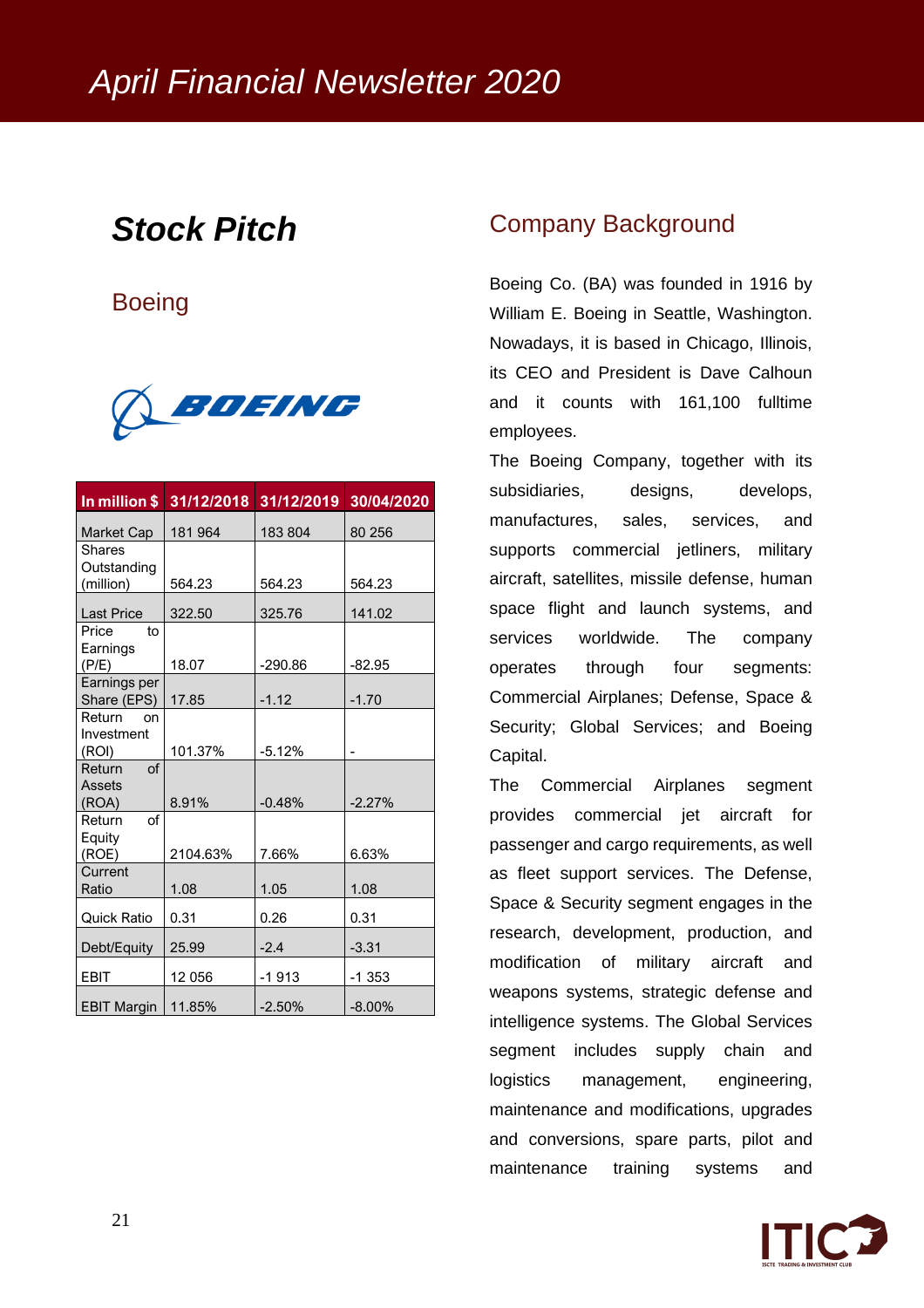services, technical and maintenance documents, and data analytics and digital services to commercial and defense customers. The Boeing Capital segment offers financing services and manages financing exposure for a portfolio of equipment, assets held for sale or re-lease, and investments.

It is interesting to refer that, at this moment, Boeing Co. manufactures the 737, 747, 767, 777 and 787 families of airplanes and the Boeing Business Jet range. New product development efforts include the Boeing 787-10 Dreamliner, the 737 MAX, and the 777X. Moreover, there are more than 10,000 Boeing-made commercial jetliners in service worldwide, which is almost half of the total number of airplanes. Also, about 90 percent of the world's cargo is transported on Boeing planes.

# Catalysts and Strengths

Considering the fact that Boeing has been around since 1916, it is safe to say that this company has very strong knowledge pertaining to the things they specialize in with the amount of experience they possess and being very well established in this industry.

As said in the company background, Boeing does not only work on commercial airplanes but as well as defense aircrafts,

space flight and others. This is a very strong strength that the company has being able to specialize and work on different sectors in this industry as this allows for them to be quite diverse within in it allowing for multiple sources of income from different major streams which can be reinvested into the company and as well as paid to shareholders in the form of dividends.

It is also important to note that Boeing is one out of the two companies in the world that major manufactures large passenger aircrafts to be commercially used. With this in mind, Boeing has a very strong market position in the industry which allows for easier access to economies of scale.

Also, Boeing has a very strong focus in their research and development activities as this is very essential for a company in this type of industry as things such as safety is a big concern which is important for Boeing to research and develop constantly in an ever-changing environment. Although with this, Boeing focuses on innovation as well which is essential and makes it an attractive company long term.

### Risks

As of recently, it has become very apparent that the COVID-19 pandemic has been

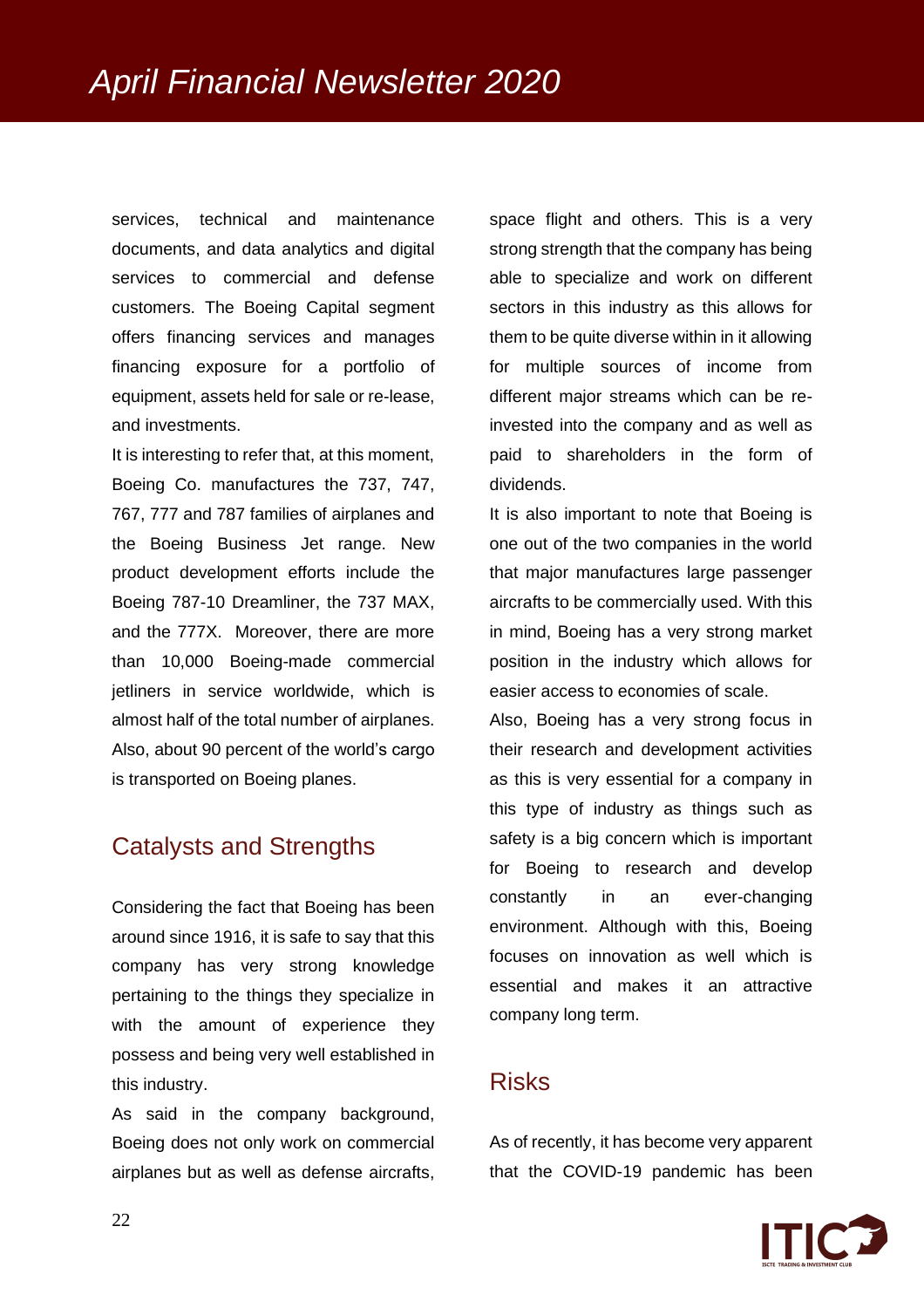having a very big effect in the airline industry which has been having a negative impact on Boeing. This is stated because of the facts that many countries have placed temporary flight restrictions in and out of their countries and on top of this, majority of people are in fear to travel at this time which has led to the company's stock price to fall sharply by about 70% within the span of a month and a half. Also, as a result of this the company has been forced to cut roughly 15,000 jobs and decrease their production of aircrafts as a way to cut costs and survive this sudden drop in worldwide demand.

Moreover, the Boeing 737 Max (airplane archetype) has been under investigation as it is said that the complex Maneuvering Characteristics Augmentation System were faulty and had caused the Lion Air crash in 2018 and the Ethiopian Air crash in 2019, resulting in 346 casualties from both crashes. This has led to a big negative impact on Boeing's image and the reliability of their aircrafts as many airlines began to ban this certain archetype due to the safety concerns.

# Valuation and Financials

By analyzing some of the key ratios, it is seen that overall, Boeing's performance on most of the valuation indicators have been

decreasing from 2018 up until now  $(1<sup>st</sup>$ quarter of 2020). In 2018, the price to earnings (PE) was at +18.07 and has been on the decline ever since going to -290.86 in 2019, and still with a negative PE of  $-$ 82.95, in the 1<sup>st</sup>quarter of 2020. Also, the ROA declined from 2018 (+8.91%) to 2019 (-0.48%) and further declined in the 1<sup>st</sup>quarter of 2020 (-2.27%), remaining at a negative value which is below the Industries current value of +4.77%. ROE on the other hand has remained at a positive value although it has also been on the decrease going from +2104.63% in 2018 to +7.66% in 2019, and lastly +6.63% in the 1st quarter of 2020, operating below the Industries overall current average value of +26.40%.

Regarding liquidity, Boeing's current and quick ratios have both been particularly stable from 2018-2020 (1st quarter). With a current ratio of +1.08 in 2018, +1.05 in 2019, and +1.08 in the 1st quarter of 2020. However, still operating under the Industries current value of +2.19%. Quick Ratios have also been under the industries (+1.68%), going from +0.31% in 2018, +0.26% in 2019, and +0.31% in the 1st quarter of 2020. On top of this, the Debt to equity ratio decreased from 25.99 (2018) to -2.40 (2019), reaching -3.31 in the 1st quarter of 2020. Since the debt cannot be negative, the negative D/E is caused by the

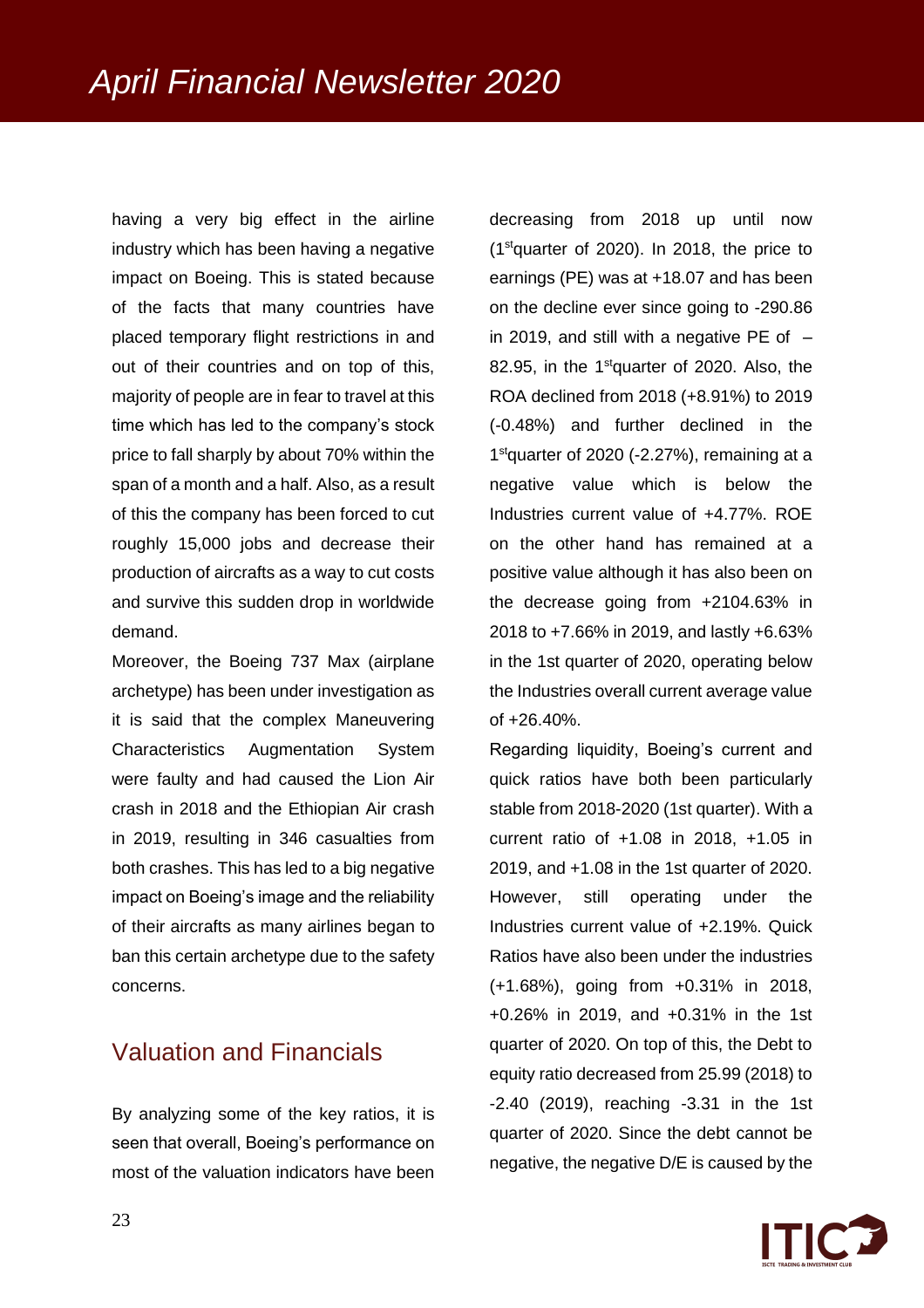negative equity caused by the losses that occurred in the past. The WACC currently is at 8.5% which is above the industry's current value of 6.77%.

The stock price in 2018 closed at 322.50 and increased slightly in 2019 to 325.76 but significantly decreased more than 50% in the 1st quarter of 2020 to 142.55. Although, fair value is at 267.90 with the higher estimation being at 336.91 and the lower at 207.58. With these estimations the present stock price presents a possible upside of about 87%.

With all this in mind, Boeing possesses quite a bit risk with decreases in indicators such as ROA and Debt to Equity, which are both operating at negative at the moment. Therefore, there is not a solid recommendation as to if one should necessarily buy or sell as of now, although one should continue to HOLD because according to MarketWatch, a group of analysts estimates that the fair value of Boeing will reach 250 which is more than an 80% upside.

#### *Author(s): João Reis: Fernando Rangel*

*Sources: Marketwatch; Yahoo Finance; Macrotrends; CNBC; Business Insider; Guru Focus; Investors; FinBox; Boeing Company*

# **Hot Topic**

# *The collapse of the US oil futures*

Since the start of 2020 that the U.S. oil futures (WTI) has been losing value, its price suffered a loss of more than 70% from the first day of the year until the last day of April. On April 20<sup>th</sup>, the world stopped when the price of WTI was trading at negative values for the first time in history. Reasons such as OPEC soft cut in the number of barrels produced by day, oil storage around the world is filling up, the sharp reduction in the oil demand and many other reasons have taken oil to reach negative prices. Why's that the price of oil futures can be negative? What are the consequences of such event?

On March 8<sup>th</sup> of 2020, Saudi Arabia initialized a price war with Russia, facilitating a fall in the price of oil. In the first weeks of March, the WTI price plunged around 34%. The conflict started when Russia proposed that oil production rates remained unchanged despite of the coronavirus pandemic, taking a stance that is not as clear as it should be, leading to a refusion by Saudi Arabia in regard to that